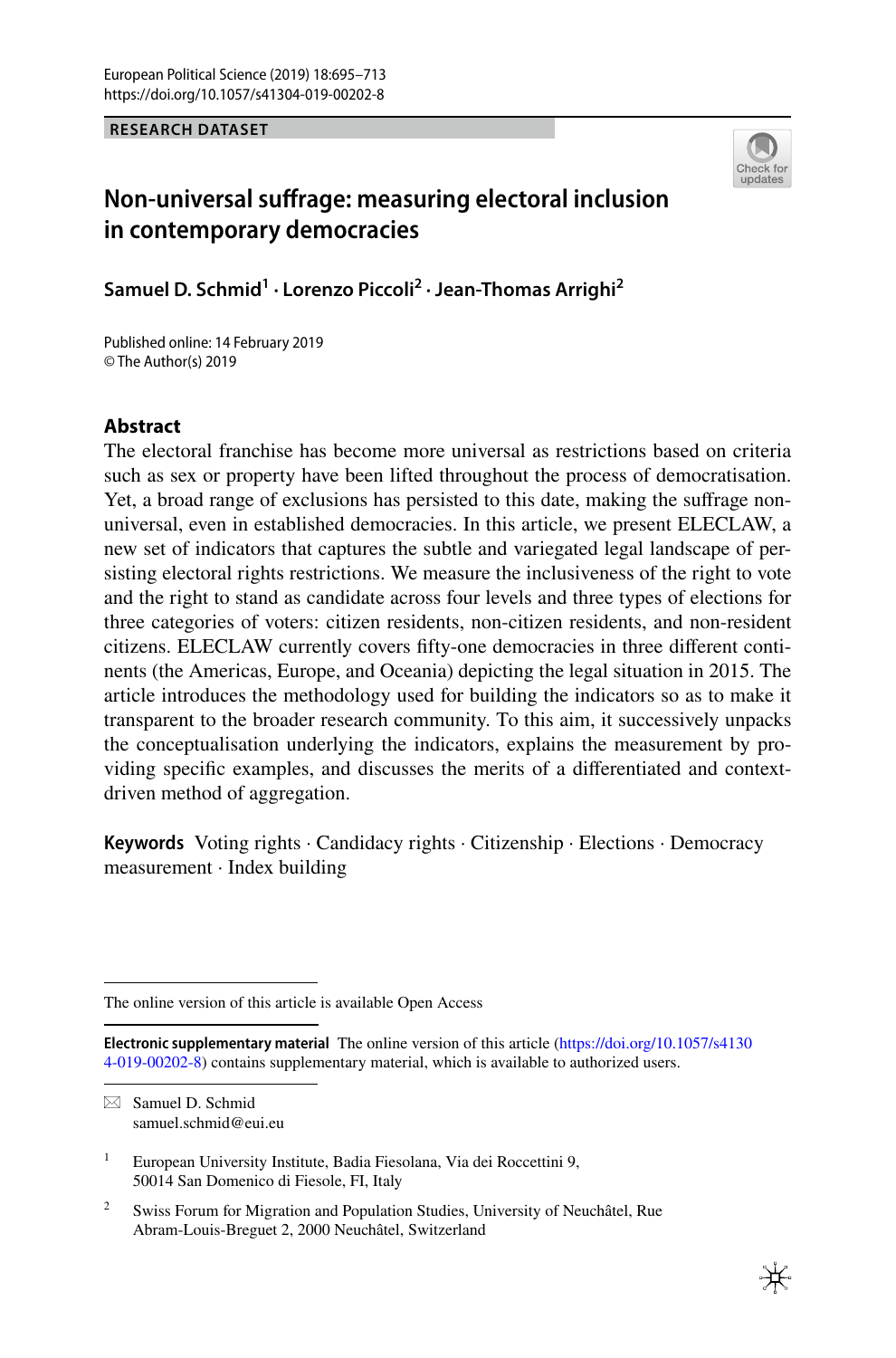# **Introduction**

Who can vote? And who can stand as a candidate? The answers to these questions lie at the heart of democracy. Only those included in the *demos* can elect representatives, and who can become a representative hinges upon who can run for office in the frst place.

In the past two centuries, the sufrage has become *more* universal, as restrictions based on property, literacy, religion, sex or race have been gradually lifted through a global difusion of the democratic ideal. The process has not been an irresistible march towards a fully universal endpoint, but a fercely contested struggle punctuated by episodes of retrenchment, and expansion that were simultaneously fought in local, regional, national, and supranational arenas (Rokkan [1999:](#page-17-0) 247–257). Today, the battle of the sufrage has not come to an end. Instead, it is being fought along different frontlines. While signifcantly less contentious than in the past and afecting smaller segments of the population, it reveals the same tension between the democratic promise of equality and a reality of pervasive diferentiation. The exclusion of prisoners or persons with a mental disability, for instance, remains a divisive issue in most contemporary democracies. Another particularly widespread and controversial form of disenfranchisement stems from international migration, as a result of which non-naturalised immigrants are often excluded from elections held in their country of residence and, to a lesser degree, in their country of citizenship (Earnest [2015;](#page-17-1) Pedroza [2015;](#page-17-2) Spiro [2006;](#page-18-0) Arrighi and Bauböck [2017\)](#page-16-0). In democratically governed states, regions, and cities, these infringements to the sacrosanct principle of universal sufrage have sparked debates about the very nature of the political community and the essential qualities of citizenship, resulting in frequent changes in the electoral law. Ultimately, a broad range of more or less severe restrictions has persisted to this date, making sufrage *non*-*universal*, even in established democracies.

In this article, we present ELECLAW, a new set of indicators designed to measure the inclusiveness of the right to vote (VOTLAW) and the right to stand as candidate (CANLAW) across four levels (supranational, national, regional, and local) and three types of elections (executive, legislature, and referendum) for three categories of voters (citizen residents, non-citizen residents, and non-resident citizens) (GLOBALCIT [2019](#page-17-3)). The dataset currently covers 371 kinds of elections in fftyone democracies in three diferent continents (the Americas, Europe, and Oceania), depicting the legal situation in 2015, and, for the subset of elections held within the EU-28, in both 20[1](#page-1-0)3 and 2015.<sup>1</sup> In the future, we plan to continue updating the data and expanding the coverage to other world regions as well as back in time.

ELECLAW captures the subtle and variegated legal reality of both voting rights and candidacy rights across established democracies in a comprehensive and

<span id="page-1-0"></span><sup>&</sup>lt;sup>1</sup> The following countries are included: Argentina, Australia, Austria, Belgium, Bolivia, Brazil, Bulgaria, Canada, Chile, Colombia, Costa Rica, Croatia, Cyprus, Czech Republic, Denmark, Ecuador, El Salvador, Estonia, Finland, France, Germany, Greece, Guatemala, Honduras, Hungary, Ireland, Italy, Latvia, Lithuania, Luxembourg, Malta, Mexico, the Netherlands, New Zealand, Nicaragua, Panama, Paraguay, Peru, Poland, Portugal, Romania, Slovakia, Slovenia, Spain, Suriname, Sweden, Switzerland, UK, USA, Uruguay, Venezuela.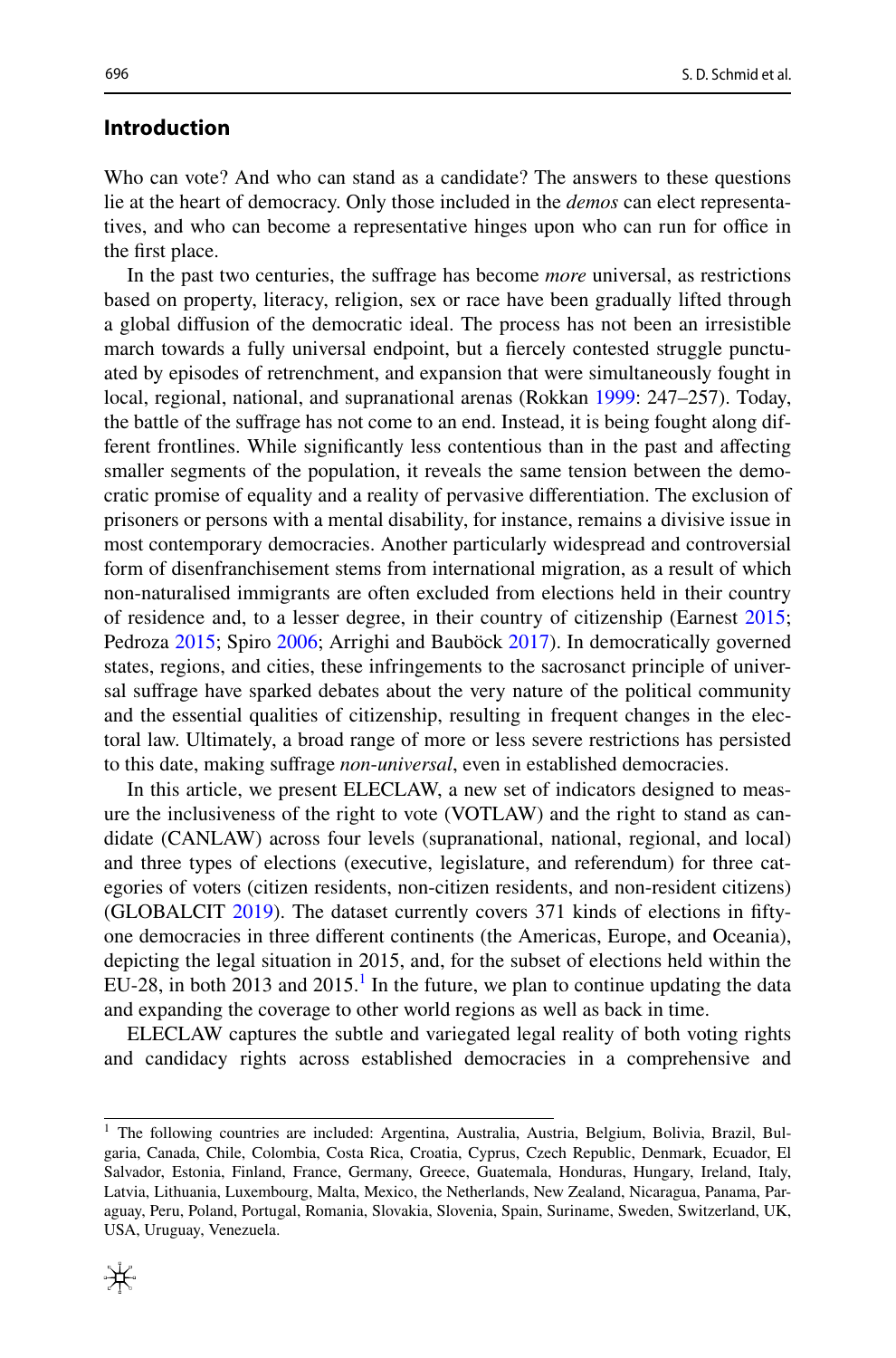fne-grained way. It zooms in on the very edge of the new frontiers of the *demos*, as it is expanding and contracting beyond membership and territory, but also (re-)defning internal boundaries within the resident citizenry. Identifying a broad range of variation across groups of potential voters, levels of government, and types of elections, it widens the horizon of the scholarship on democracy measurement by focusing on the democratic quality of electoral inclusiveness (see Blatter et al. [2015a\)](#page-16-1).

The main purpose of this article is to introduce the methodology used for building the index to make it transparent to the broader research community. After providing a justifcation for the need of ELECLAW in the next section, the presentation follows the silver thread that has become common practice in index building (Munck and Verkuilen [2002\)](#page-17-4). We successively unpack the *conceptualisation* underlying the indicators, explain the *measurement* by providing specifc examples, and discuss the merits of a diferentiated method of *aggregation*. Our discussion primarily aims to highlight the most signifcant methodological challenges we encountered when building the index. As such, it does not describe all aspects of the indicators, nor present the comparative empirical fndings. For a comprehensive description, interested readers and users can consult our explanatory note (Schmid et al. [2019\)](#page-17-5). A glimpse at our comparative results for each of our category of voters is available in the online supplementary fle, as well as on our interactive visualisation web page.

ELECLAW builds upon the data made available by the Global Citizenship Obser-vatory (GLOBALCIT).<sup>[2](#page-2-0)</sup> Like many existing indices, users may freely download the data disaggregated to the lowest level and in full knowledge of how it was processed. However, note that the resources made available by GLOBALCIT go one step further: for each score, users may consult the corresponding legal provision summarised in our Conditions for Electoral Rights Database, access the original full text legislation in our National Electoral Law Database, and place the legislation in the broader political and historical context in which it came about thanks to our Country Reports on Access to Electoral Rights.<sup>3</sup>

# **Towards the inclusion of inclusiveness**

The ubiquity of the new battles of the sufrage recently caught the eye of normative theorists. It revived a long-standing puzzle on the "problem of inclusion" (Dahl [1989](#page-17-6): 119–133) that earlier generations of philosophers took issue with, from John

<span id="page-2-0"></span><sup>&</sup>lt;sup>2</sup> GLOBALCIT [\(www.globalcit.eu\)](http://www.globalcit.eu) is a research observatory within the Robert Schuman Centre of Advanced Studies at the European University Institute in Florence (Italy). It provides fact-based and nonpartisan analysis of citizenship laws and policies around the globe.

<span id="page-2-1"></span><sup>&</sup>lt;sup>3</sup> All the data collected for building the indicators as well as the disaggregated dataset in csv or xls format can be freely accessed and downloaded on the Electoral Rights web page of GLOBALCIT at [www.](http://www.globalcit.eu/electoralrights) [globalcit.eu/electoralrights.](http://www.globalcit.eu/electoralrights) This includes the comparative database Conditions for Electoral Rights (CER 2017; see Piccoli et al. [2017\)](#page-17-7), the Country Reports Series on Access to Electoral Rights, and the ELECLAW indicators interactive visualisation page.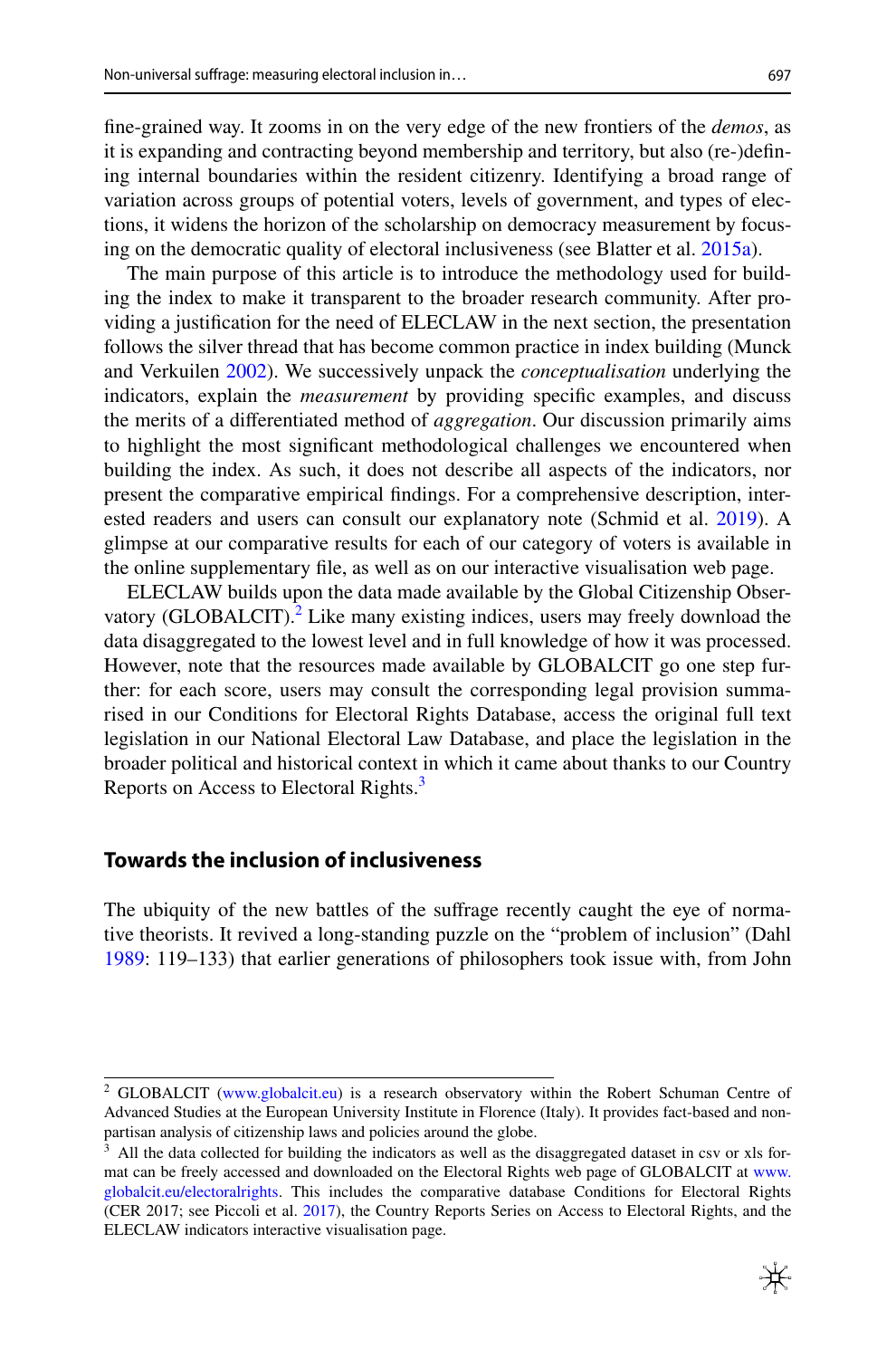Stuart Mill to Joseph Schumpeter (see, inter alia, Arrhenius [2018;](#page-16-2) Bauböck [2015,](#page-16-3) [2017](#page-16-4); Beckman [2009](#page-16-5); Goodin [2007;](#page-17-8) López-Guerra [2014\)](#page-17-9). But while the debate struck back with a vengeance in political theory, it has been largely left at the margins of empirical scholarship on democracy measurement. In fact, there is a gap between the conceptualisation of inclusion as a necessary condition for democracy on the one hand and the actual content of existing democracy measures on the other (Blatter et al. [2015a\)](#page-16-1). Although Dahl's concept of "polyarchy" [\(1971](#page-17-10)) operated with two dimensions of contestation and inclusiveness, over the next decades the strong empirical focus of democracy measurement and research on contestation has turned into "the common assumption that most existing indicators of democracy measure the same single dimension" (Coppedge et al. [2008\)](#page-17-11).

Based on a large array of existing indicators, Michael Coppedge and colleagues (ibid.) have demonstrated that this assumption is wrong. Instead, their compilation of indicators reveals two empirical dimensions, which can be understood as contestation and inclusiveness. However, the inclusiveness indicators focus on fundamental aspects such as the existence of adult sufrage for both genders in the group of resident citizens, or refer to de facto participation rates (Vanhanen [1990](#page-18-1)) rather than electoral laws as such. Hence, existing indicators cannot detect legal diferences along the new frontiers of sufrage. Instead, they are tools to trace democratisation processes.

The more recent wave of democracy measurement has two streams. The frst fows towards the *quality of democracy*, while the second drifts towards the *varieties of democracy* (Blatter et al. [2015a](#page-16-1)). For instance, the *Democracy Barometer* aims to capture diferences between established democracies and their democratic quality (Bühlmann et al. [2012](#page-17-12)). It features measures of voting and candidacy rights, but they are crude in design (summative scales with dichotomous indicators; see Merkel et al., [2016:](#page-17-13) 44–45, 51–52) and confate diferent target groups (including non-citizen residents and non-resident citizens), while only considering national legislative elections. In addition, the indicators are of marginal importance for the aggregate score of democratic quality, which is based on a total of one hundred indicators (for a more detailed discussion see Blatter et al. [2015a:](#page-16-1) 21–22).

The core idea of the *Varieties of Democracy* project is that while democracy comes in diferent shades, both normatively and empirically, at the heart of any conception there are free and fair (or contested and inclusive) elections (Coppedge et al. [2011](#page-17-14)). However, the core sufrage indices measure the de facto inclusion of *adult citizen residents in national elections only* (Coppedge et al. [2018;](#page-17-15) for a more detailed discussion see Blatter et al. [2015a](#page-16-1): 22–24). Moreover, the data indicate that, at least in the new millennium, all established democracies have a perfect score on these indicators (ibid.). The same problem arises in the study by Paxton et al. [\(2003](#page-17-16)), which is focused solely on sufrage: while various restrictions such as those for criminal convicts, the mentally disabled, non-citizen residents, and nonresident citizens are considered, the resulting measure shows very little variation across established democracies. Besides, again, only national legislative elections are considered.

It is at this frontier of democracy measurement that ELECLAW comes in. It can be used to comprehensively and systematically compare the legal shape of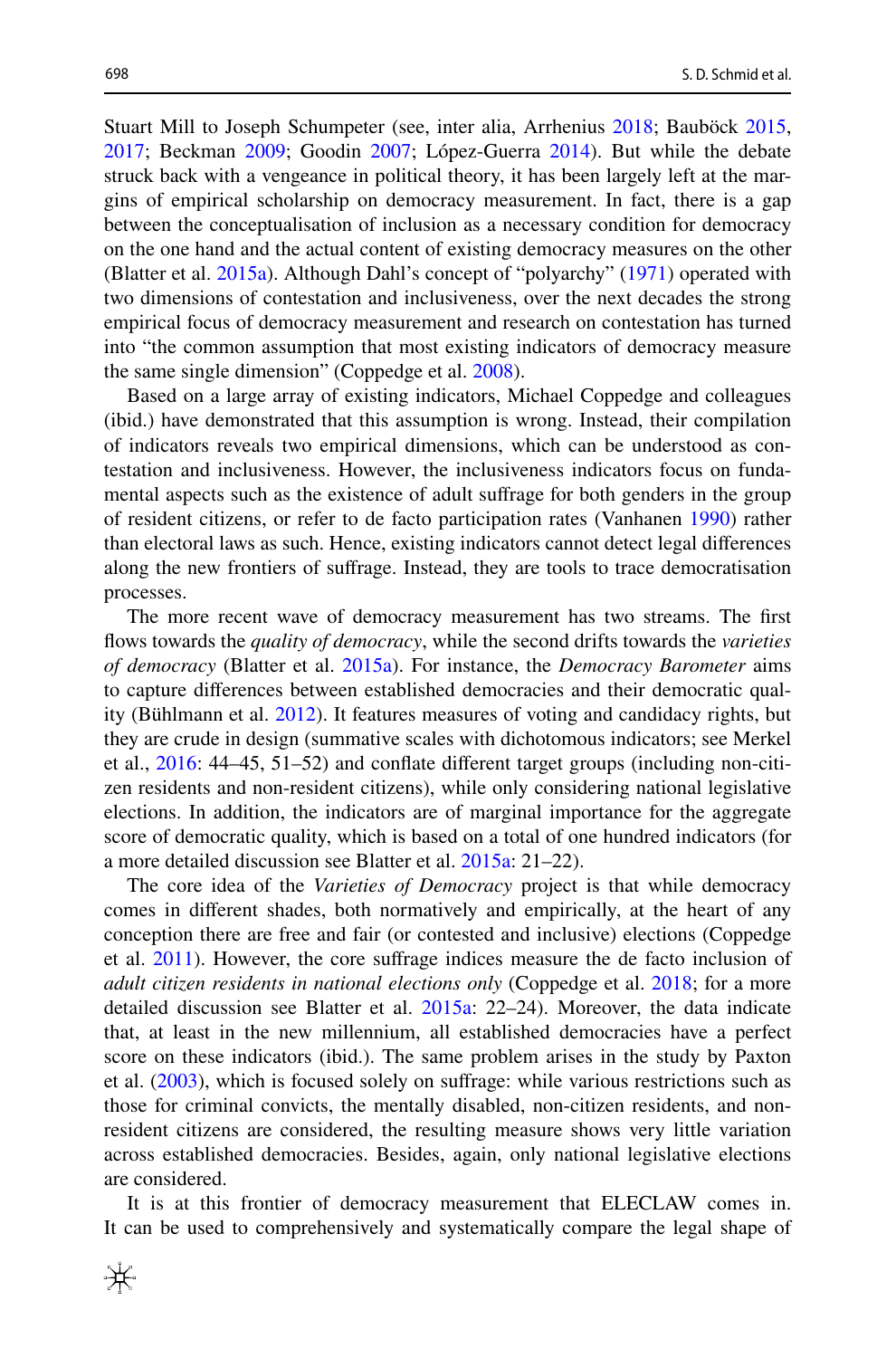the *demos* regarding multiple groups of voters, multiple levels of government, and multiple types of elections. We hope that in doing so we can help pave the way for research analysing the degrees, causes, and consequences of electoral inclusiveness in the context of international migration and multilevel politics across established democracies in the twenty-frst century.

### **Conceptualisation**

In a representative democracy, individuals may participate in elections in two ways: by voting and by standing as candidates. In practice, the rules of access to candidacy are often diferent and comparatively more demanding than the former. For instance, the age requirement in Brazilian national legislative elections is only sixteen for voting but increases to thirty-one for standing as a candidate. Similarly, a growing number of countries that have extended the right to vote to foreign residents in local elections have been more reluctant to let them run for the post of city mayor or even municipal councillor (see supplementary fle online). We thus disaggregate at the onset the concept of electoral rights into its two main components: the right to vote (VOTLAW) and the right to stand as candidate (CANLAW).

All supporters of democracy share the view that sufrage should in principle be universal. However, disagreements eventually appear as soon as one leaves the realm of abstraction for the messier feld of real-world democracies. For instance, a cosmopolitan may see New Zealand, which grants the right to vote to foreigners in all types, and levels of elections after 1 year of legal residence, as *more democratic* than its Australian neighbour, which reserves that right to its own citizens. Conversely, a communitarian may see the New Zealand practice as *less democratic* because it unduly dilutes citizens' preferences and disrupts the fair representation of their interests in government with the ballots cast by persons who did not signal their belonging to the political community through naturalisation. But even though there is no consensus as to what constitutes the ideal *demos*, arguing that the New Zealand legislation is *more inclusive* than the Australian one regarding non-citizen residents is an empirical fact that leaves no room for disagreement. Our indicators thus measure the relative degree of *electoral inclusiveness* of both voting and candidacy rights, a concept that minimises the need for normative judgment<sup>4</sup> and allows for systematic comparison across time and space without privileging one conception of democracy over another.

The concept of electoral inclusiveness has two dimensions. First, eligibility restrictions determine who has the right to vote or stand as a candidate based on explicit legal qualifcations. Second, access restrictions determine how those eligible can exercise their right to vote in terms of registration procedures and voting methods.<sup>5</sup> We do not consider access restrictions for candidacy rights, because our

<span id="page-4-0"></span><sup>4</sup> ELECLAW can still be adapted and used for normative analyses. An example of a normative application of ELECLAW is the *Immigrant Inclusion Index* (IMIX; Blatter et al. [2015b](#page-17-17), [2017](#page-17-18)).

<span id="page-4-1"></span><sup>5</sup> Our analysis of access-related restrictions is limited to the most widespread and signifcant restrictions that we found in the electoral legislation. We acknowledge that there may be other forms of access restriction that we do not capture. One may argue, for instance, that the degree of electoral inclusiveness is lower in those countries where elections are held on weekdays, e.g. the USA and the UK. However, in, those countries where elections take place on a working day, voters usually are ofered a range of alterna-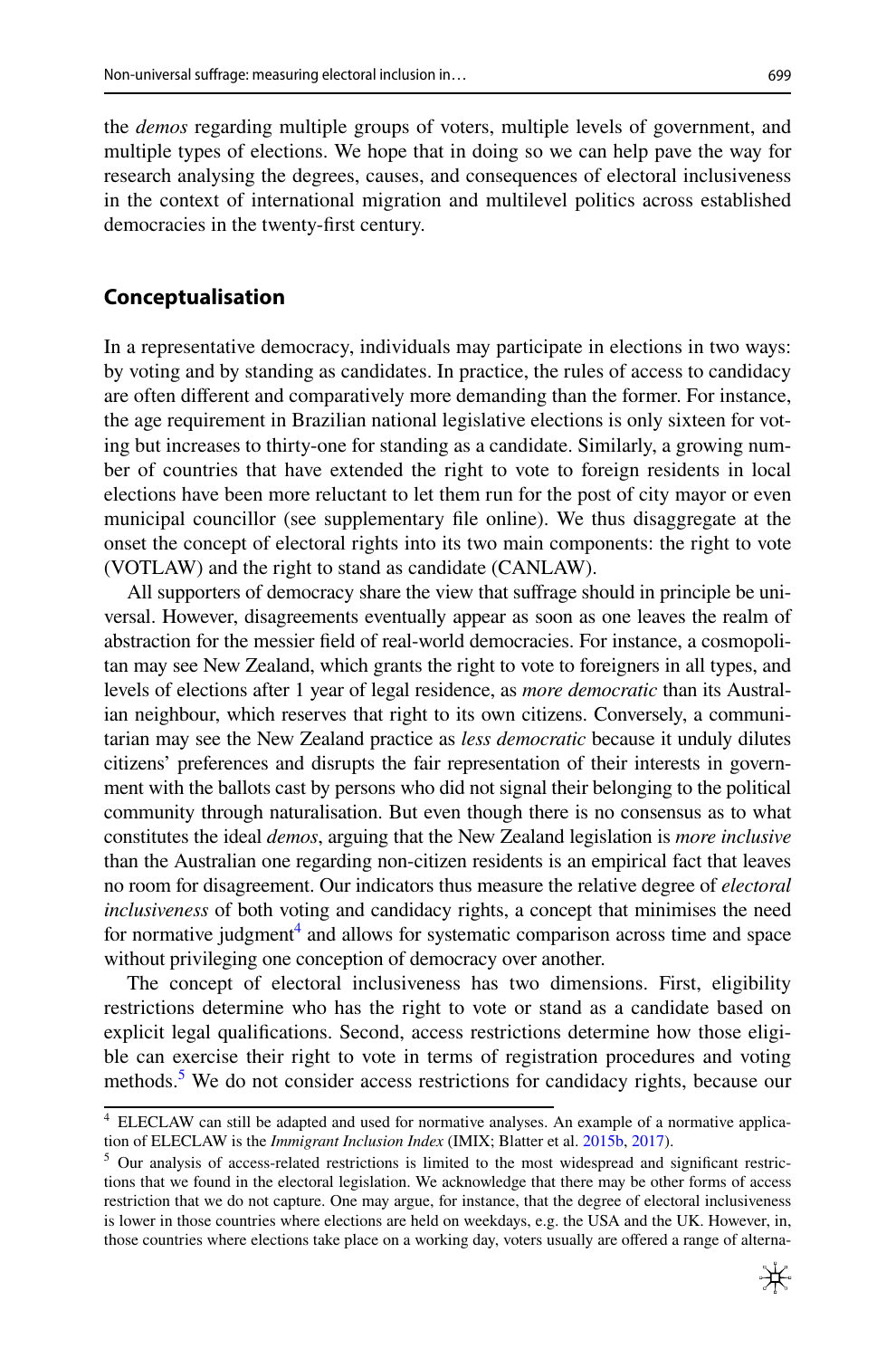focus is on electoral rights as an aspect of citizenship rather than as a procedure for selecting office-holders. We also leave aside electoral regulations whose inclusiveness cannot be measured across time and space because this is contingent upon contextual factors. This includes mandatory voting and issues of voter representation, that is, how individual votes are aggregated into seats in legislative elections.<sup>[6](#page-5-0)</sup> This qualitative information can easily be retrieved in our online database and country reports.

Our measurement is based on de jure regulations as specifed in electoral laws. This includes both primary and core aspects of implementing legislation, namely access restrictions. We therefore strictly focus on *policy outputs* and do not consider *policy outcomes* such as the number of afected voters or turnout. In doing so, we follow Easton [\(1965](#page-17-19): 351), who defnes "outputs" broadly to include both the "binding decisions" and the "implementing actions". This analytical separation of outputs and outcomes enables causal analysis. As we make available disaggregated data, users can choose whether to narrow the notion of policy output to exclude implementation (see e.g. the approach of Helbling et al. [2017](#page-17-20)).

Democracy indices usually restrict the analysis to national legislative elections to highlight similarities and diferences across states. By doing so, they obscure the fact that the rules of inclusion in the *demos* also vary within states, a phenomenon that can only be captured once one adopts a scale-sensitive view of contemporary democracies (Arrighi and Bauböck [2017\)](#page-16-0). Theoretically, we identify three types of elections (executive, legislature, and referendum<sup>[7](#page-5-1)</sup>) at four levels (supranational,<sup>[8](#page-5-2)</sup>)



Footnote 5 (continued)

tive and arguably convenient voting methods to cast a ballot on election day, chiefy postal voting. Since it overlaps with our "voting" methods' indicators, this aspect of the organisation of elections was not included.

<span id="page-5-0"></span><sup>&</sup>lt;sup>6</sup> Issues of representation are particularly relevant in the case of non-resident citizens in legislative elections. In most countries, votes are either merged with those of the electorate in their domestic constituency of origin or assigned to a particular constituency (assimilated representation). In other instances, they may directly elect their own representatives in Parliament through reserved seats for the diaspora (special representation). The latter has been introduced in a number of countries including France, Croatia, Colombia, Portugal, Italy, and Tunisia. However, whether one mode of representation is more electorally inclusive than another because it increases the relative weight of the external electorate is an empirical question that is contingent upon contextual factors in a particular election (Collyer [2014;](#page-17-21) Arrighi and Hutcheson [2015\)](#page-16-6).

<span id="page-5-1"></span> $7$  Here, we understand "referendum" as a generic term for all democratic elections that consist in a general vote by the electorate on a single political question which has been referred to them for a direct decision. This includes both referendums that were triggered "from the top" by the executive or legislative branches of government and those that were triggered "from the bottom" through the collection of a minimum number of signatures among the electorate, usually referred to as popular initiatives.

<span id="page-5-2"></span><sup>8</sup> In our dataset, the supranational level includes elections to the European Parliament (28 member states), the Andean Parliament (Bolivia, Colombia, Ecuador, and Peru), the Central American Parliament (El Salvador, Guatemala, Honduras, Nicaragua, and Panama), and the Mercosur Parliament (Argentina, Brazil, Paraguay, Uruguay, and Venezuela). However, some countries in our sample, like the USA, Canada, Australia, or New Zealand, are not part of a supranational union endowed with a democratically elected Parliament.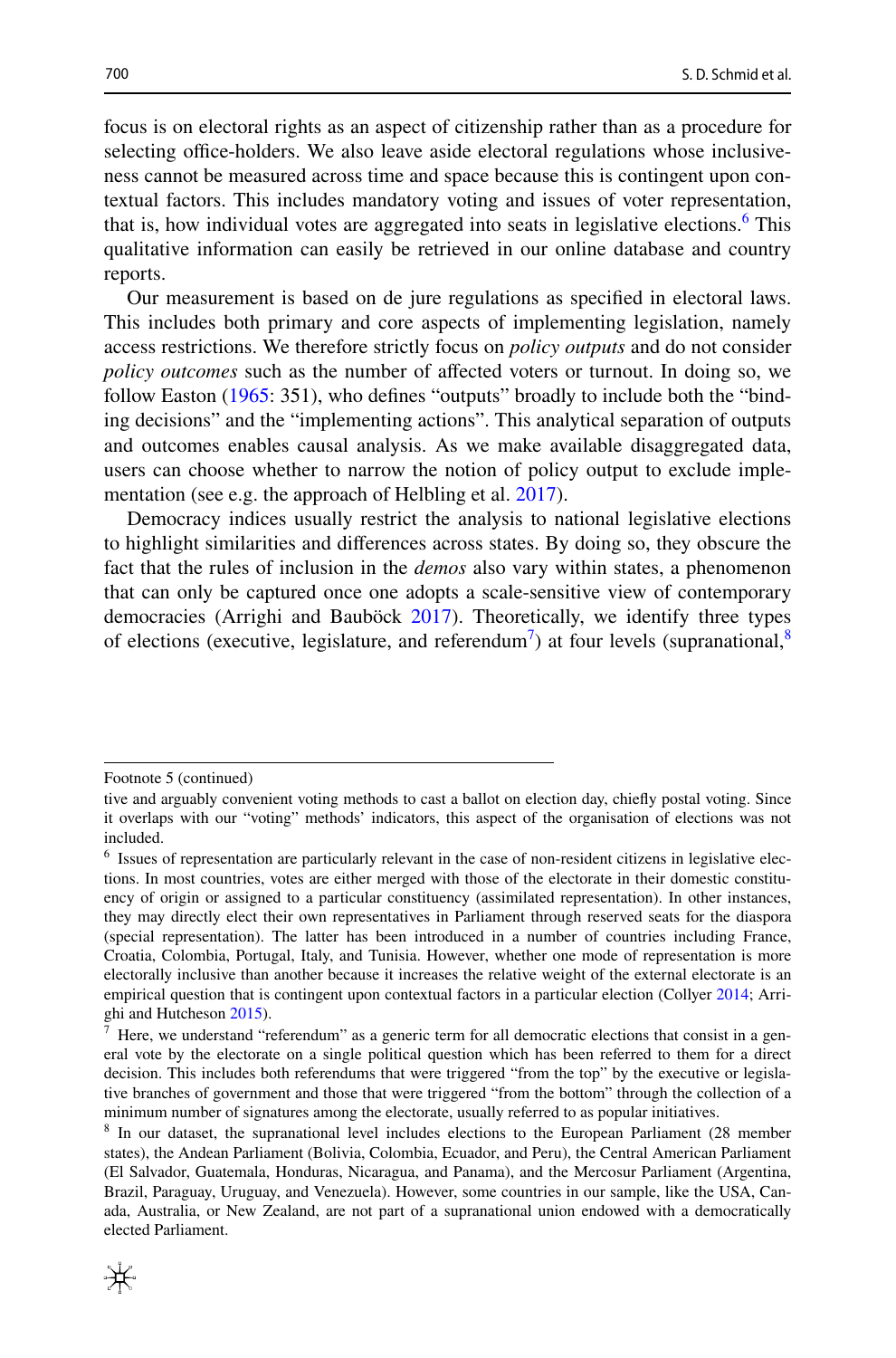<span id="page-6-1"></span>

| <b>Table 1</b> Levels and types of<br>elections |                | Supranational National Regional Local Total |     |    |     |     |
|-------------------------------------------------|----------------|---------------------------------------------|-----|----|-----|-----|
|                                                 | Executive      |                                             | 32  | 16 | 35  | 83  |
|                                                 | Legislature 42 |                                             | 51  | 33 | 49  | 175 |
|                                                 | Referendum     | $\theta$                                    | 47  | 27 | 39  | 113 |
|                                                 | Total          | 42                                          | 130 | 76 | 123 | 371 |

The cells report the total number of elections based on the combination of types and levels in our sample of countries  $(N=51)$ 

national, regional, and local<sup>9</sup>) that, once combined, lead to twelve potential kinds of elections periodically held in a single country. The table below shows these combinations as well as the number of countries in our current dataset where they do exist as of 2015 (Table [1](#page-6-1)).

Electoral inclusiveness not only varies across kinds of elections, but also across categories of potential voters and candidates. As mentioned in the introduction, some of the most signifcant franchise restrictions in today's democracies result from protracted international migration, which creates a mismatch between resident and citizen populations and leads to new forms of inclusion and exclusion. We thus distinguish between three categories of potential voters and candidates, which broadly correspond to sedentary, emigrant, and immigrant populations, respectively: *resident citizens*, who are citizens of a state in which an election is held and who are also permanent residents there; *non*-*resident citizens*, who reside outside of the territory of the state of which they hold citizenship and in which the election is held; and *non*-*citizen residents*, who are residents in a state where the election is held, and who are not citizens of that state. To be sure, our legal categories of non-citizen residents and non-resident citizens are diferent from the sociological distinction between immigrant and emigrant populations. A person may still be registered as a resident in a municipality while living elsewhere, and a non-resident citizen may never have lived in her country of citizenship (Dumbrava [2014\)](#page-17-22). But legal reality is precisely what the ELECLAW indicators aim to measure, and the conceptual distinction between our three groups of persons allows us to capture a broad range of restrictions while avoiding coding redundancies.

Some of these restrictions were easy to identify. As far as resident citizens are concerned, electoral laws always specify a minimum age threshold, and qualifcations

<span id="page-6-0"></span><sup>&</sup>lt;sup>9</sup> Not all countries hold regional and local elections. For instance, some countries do not have a regional tier of government (e.g. Malta, Cyprus, Luxembourg), while in others, regional representatives are not directly elected (e.g. Ireland). In countries like El Salvador and Honduras, the local legislature is not directly elected. In the European Union, all countries hold municipal elections, but the local executive is indirectly elected in a majority of member states.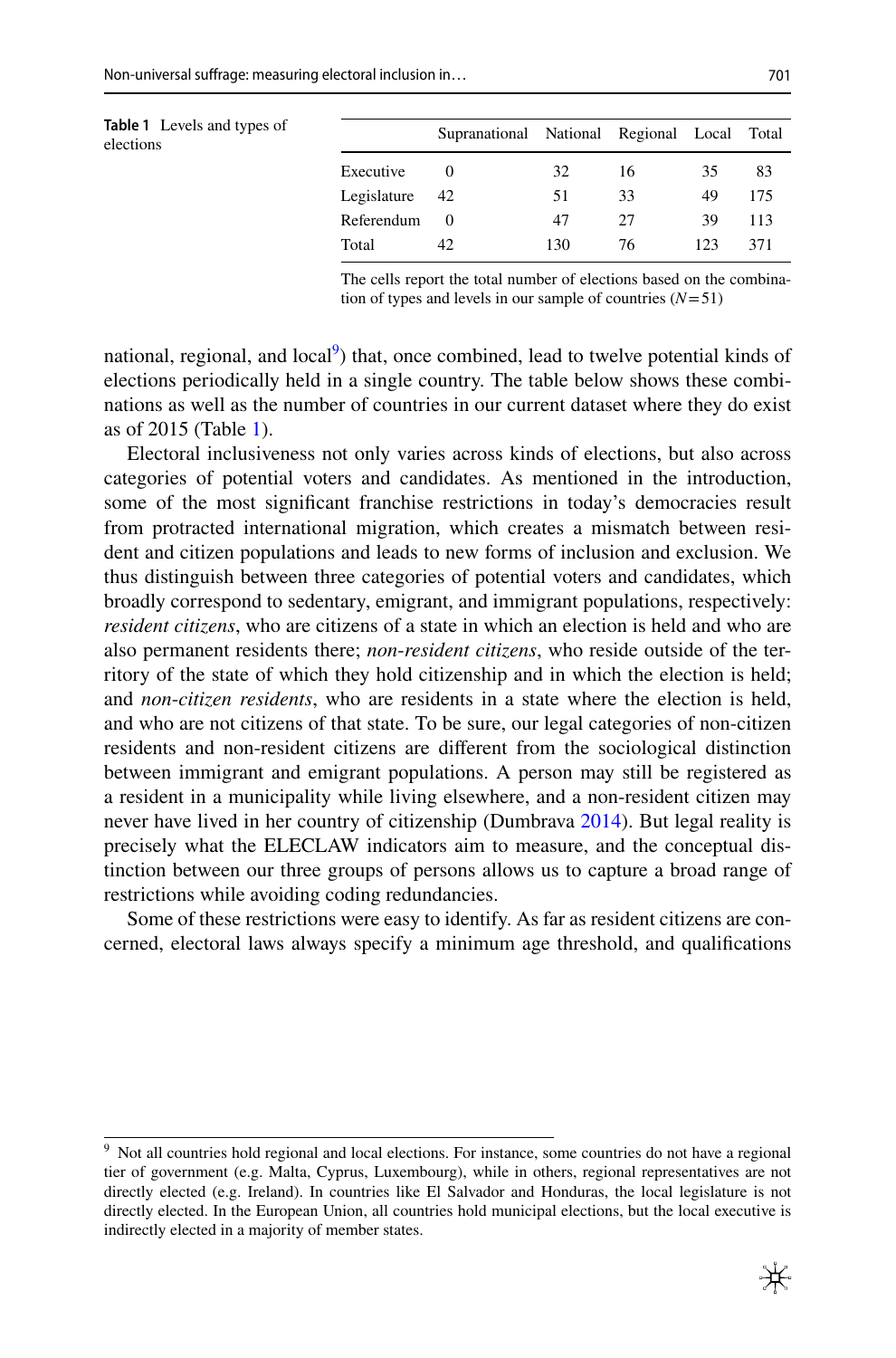on mentally disabled citizens or those who committed a criminal ofence are almost as frequent. However, other restrictions are less obvious and came to our knowledge throughout the data collection process. For example, the persistence of qualifcations targeting members of the armed forces and the clergy in several Latin American countries was somewhat unexpected and encouraged us to add another eligibility restrictions based on professions. Overall, the restrictions covered in ELECLAW aim to capture the particular challenges that each group of potential participants faces for accessing the ballot or running as candidates. For example, restrictions based on nationality only apply to non-citizen residents (cf. Fig. [3\)](#page-10-0) and are meant to distinguish between electoral laws that selectively enfranchise nationals of specifc countries (e.g. local elections in Spain or Bolivia) and those that do not discriminate between foreigners but only require a minimum length of residence in the country (e.g. all elections in Chile or local elections in Denmark). They are qualitatively different from restrictions barring naturalised citizens (e.g. all elections in Panama), dual citizens (e.g. national legislative elections in Bulgaria), or citizens born abroad (e.g. presidential elections in the USA) from standing as candidate, which are also covered under our resident citizen category (cf. Figs. [1,](#page-8-0) [2,](#page-9-0) and [3](#page-10-0)).

#### **Measurement**

ELECLAW is based on the resources of GLOBALCIT. The original material was gathered by country experts, who were asked to collect the electoral legislation in force in their country, to summarise the relevant legal provisions in a questionnaire, and to write a narrative report on access to electoral rights. However, the resulting databases were compiled centrally by our team. The coding of ELECLAW was also centralised: one specially assigned collaborator took the lead, while two additional collaborators checked the coding and discussed entries where there were uncertainties or disagreements. In addition, most collaborators were involved in crafting the coding rules, which helped ensure that they were strictly adhered to or modifed on the go to capture unanticipated and relevant real-world complexities. This centralisation strategy, together with our focus on de jure regulations, minimises the interpretative bias which arises when the task of evaluating the data is delegated to national experts who are often less acquainted with the broader comparative picture.<sup>[10](#page-7-0)</sup>

ELECLAW measures the degree of electoral inclusion of a given legal provision using a scale ranging from a minimum of 0 to a maximum of 1. In case of eligibility restrictions, this usually translates into theoretical minima and maxima of 0 for "generally disenfranchised" and 1 for "generally enfranchised". For all other indicators, the determination of the minima and maxima is empirically determined, though these minima and maxima often refect what is theoretically possible. For instance,

<span id="page-7-0"></span><sup>10</sup> While our coding method ensures a high degree of accuracy, it is not fully immune to residual errors or inconsistencies. We seek to correct false information in subsequent versions of ELECLAW. To this end, we are always open to user feedback.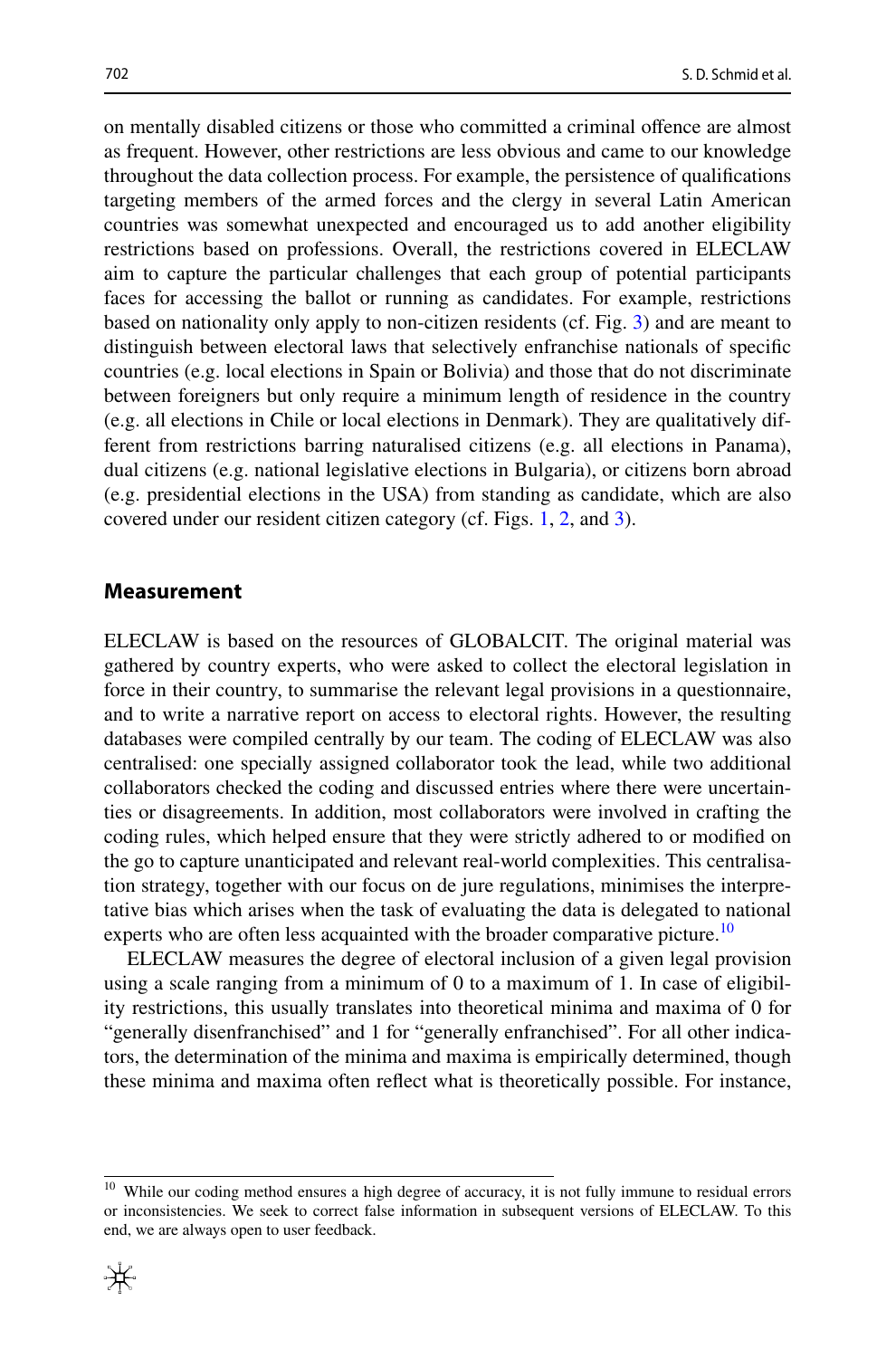

**Legend**



<span id="page-8-0"></span>**Fig. 1** Electoral inclusiveness for resident citizens in a given kind of election

automatic registration is arguably the least cumbersome form of accessing the ballot and thus coded 1.

ELECLAW scales are ordinal. The number of points between the 0 and 1 endpoints varies depending on the relevant qualitative distinctions that can be drawn based on the data. The 0–1 scale is split up into equal intervals between the points to yield an intuitive ordinal construct. Distances between points on diferent scales therefore may vary and are not strictly comparable across individual indicators. Still, this method allows for plausible aggregation as long as the underlying measurement level is adequately considered in subsequent analyses.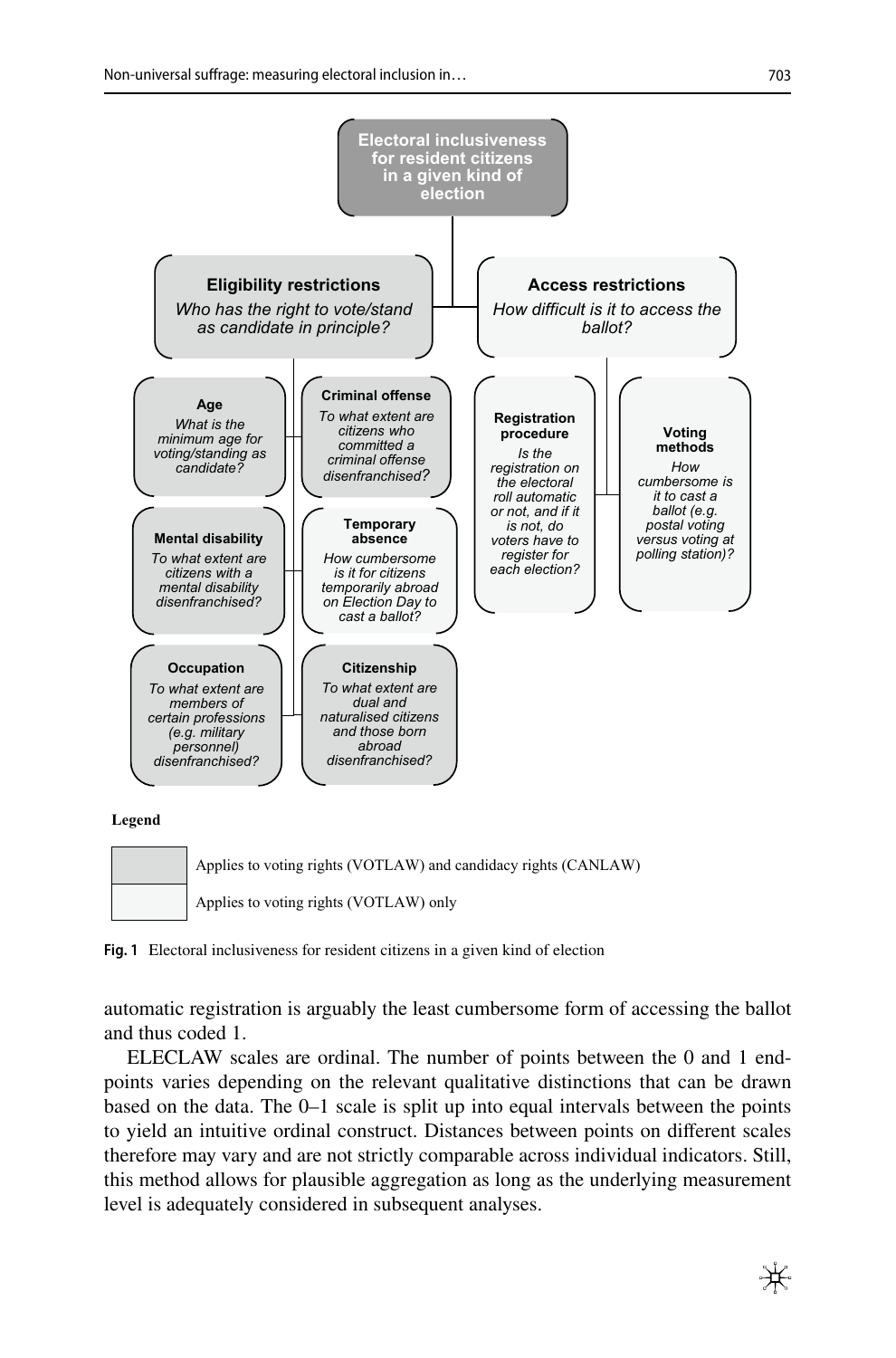

#### **Legend**



<span id="page-9-0"></span>**Fig. 2** Electoral inclusiveness for non-resident citizens in a given kind of election

We illustrate the logic of measurement in ELECLAW by discussing three examples. The frst is voting rights restrictions for resident citizens based on mental disability (see Table [2](#page-10-1)). It was obvious from the start of our coding process that no disenfranchisement would be the most inclusive regulation, while a blanket disenfranchisement of all legally incapacitated persons would be the most restrictive. In order to construct our mid-point scales, our attention was drawn to an infuential 2010 judgement of the European Court of Human Rights that found that an absolute ban on legally incapacitated persons violated the right to free elections enshrined in the Convention.<sup>11</sup> A key distinction arises between those electoral regulations applying to a general category of persons and those providing for a separate assessment of the functional abilities that are relevant for the



<span id="page-9-1"></span><sup>&</sup>lt;sup>11</sup> Alajos Kiss versus Hungary, judgement of the European Court of Human Rights, 20 August 2010.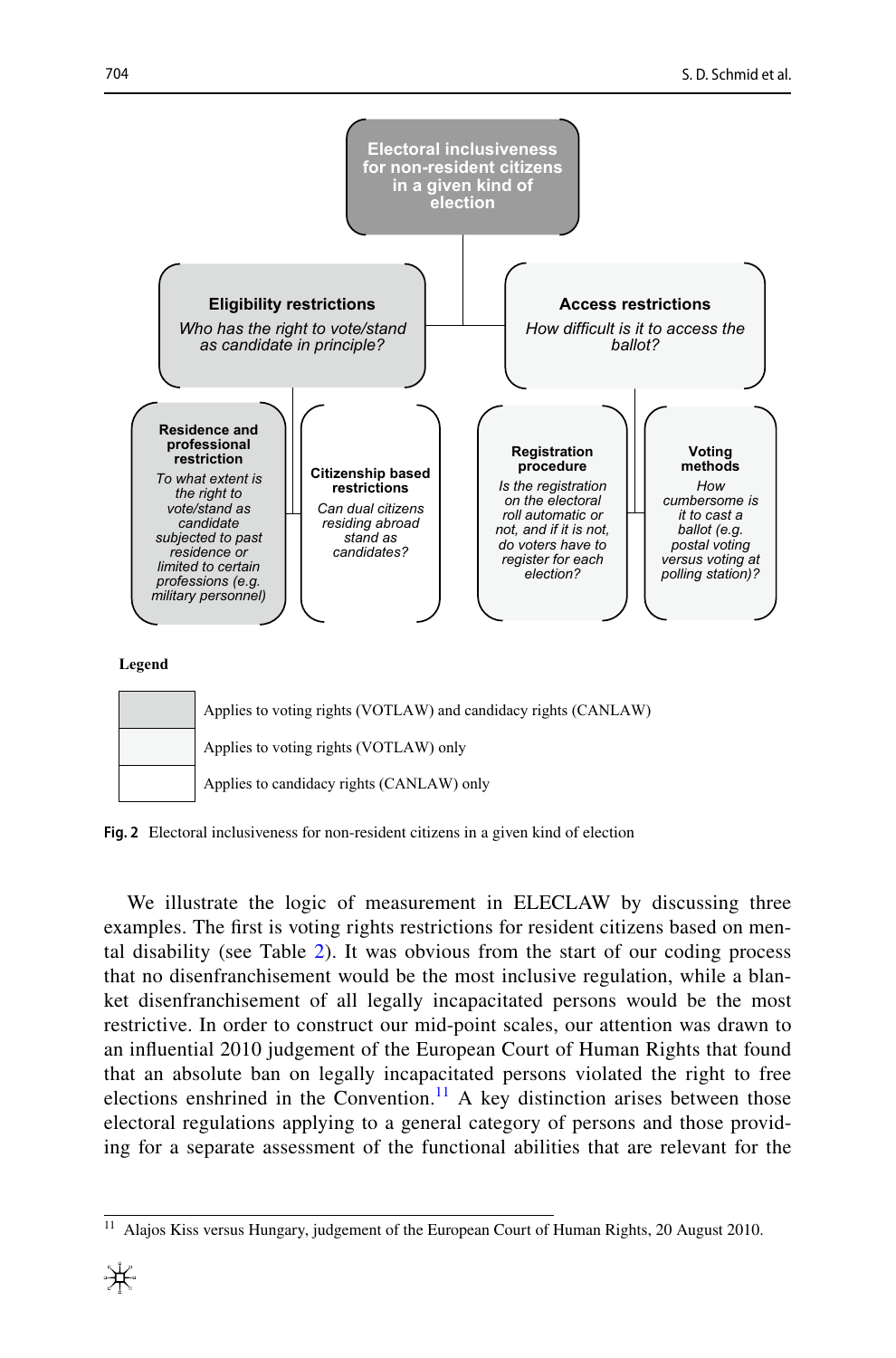

Applies to voting rights (VOTLAW) and candidacy rights (CANLAW) Applies to voting rights (VOTLAW) only

<span id="page-10-0"></span>**Fig. 3** Electoral inclusiveness for non-citizen residents in a given kind of election

<span id="page-10-1"></span>

| <b>Table 2</b> Voting rights restrictions for resident citizens based on mental disability |  |
|--------------------------------------------------------------------------------------------|--|
| Indicator name: VRCMEN                                                                     |  |
|                                                                                            |  |

| No disenfranchisement                                                                                             |          |
|-------------------------------------------------------------------------------------------------------------------|----------|
| Separate judicial decision on disenfranchisement of hospitalised persons OR legally incapacitated<br>persons      | 0.67     |
| Automatic disenfranchisement for specific categories of hospitalised persons OR legally incapaci-<br>tated person | 0.33     |
| Automatic disenfranchisement of all hospitalised persons OR legally incapacitated person                          | $\theta$ |

act of voting (Raad et al. [2009](#page-17-23): 624; see also Beckman [2014\)](#page-16-7). We therefore drew on this aspect to construct an empirically informed four-point scale that measures how severe the exclusion is in a fne-grained way (cf. Table [2](#page-10-1)). It captures whether the disenfranchisement must be subjected to a proportionality test, and if it is not, whether it applies indiscriminately to all persons found to be fully legally incapacitated or hospitalised in a mental institution or to specifc categories only. Accordingly, France, where, since 2007, a judge must rule on the retention or abolition of the right to vote of a protected person when ordering or renewing a measure of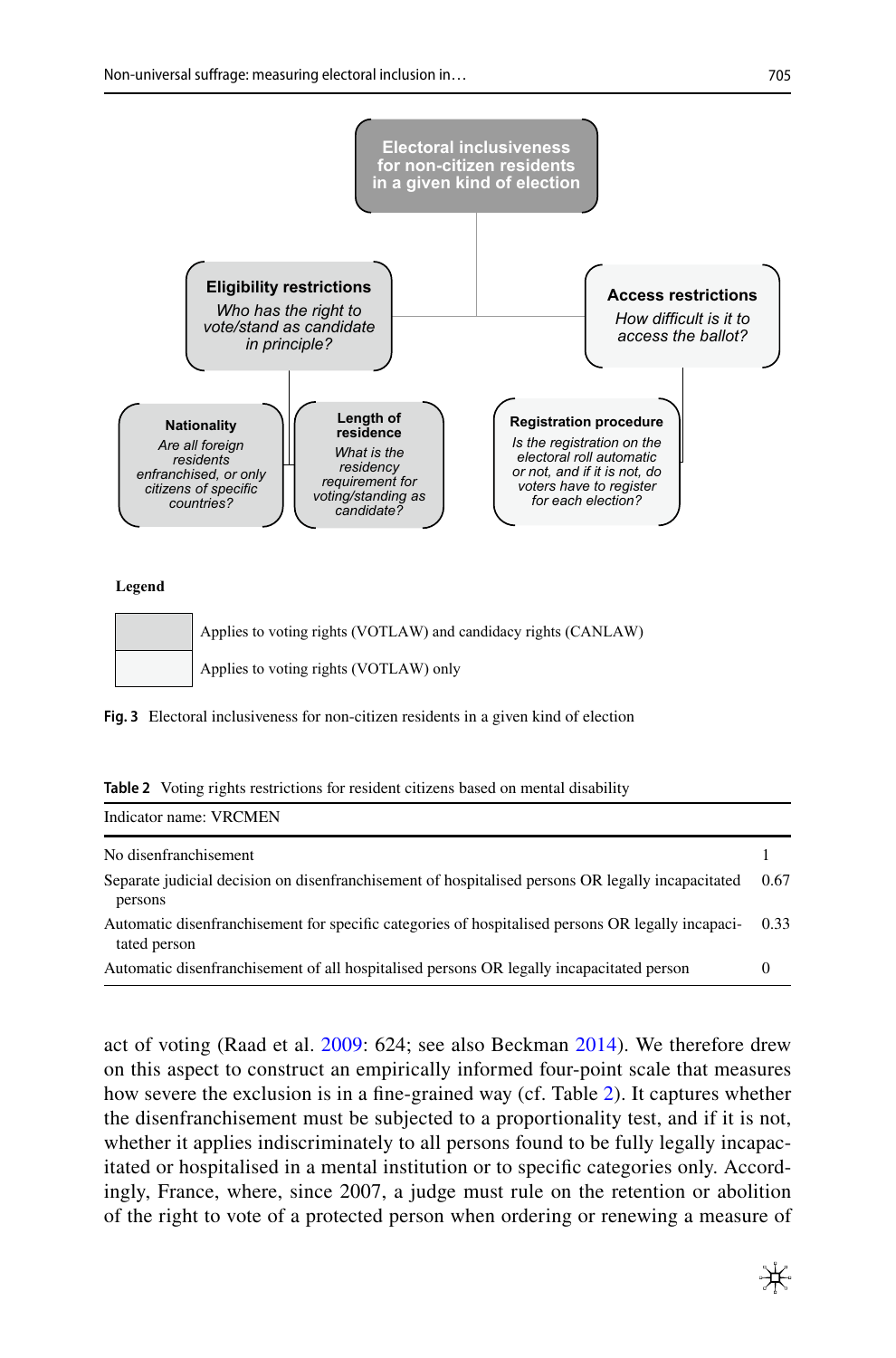<span id="page-11-0"></span>

| <b>Table 3</b> Voting rights<br>restrictions for non-resident<br>citizens based on voting<br>methods | Indicator name: VNRMET                                            |                       |  |  |
|------------------------------------------------------------------------------------------------------|-------------------------------------------------------------------|-----------------------|--|--|
|                                                                                                      | Electronic voting<br>Proxy OR postal voting                       |                       |  |  |
|                                                                                                      | Voting at embassy or consulate OR other polling station<br>abroad | 0.75<br>$0.5^{\circ}$ |  |  |
|                                                                                                      | In-country voting, travel subsidised                              | 0.25                  |  |  |
|                                                                                                      | In-country voting only, non-subsidised                            | $\Omega$              |  |  |
|                                                                                                      |                                                                   |                       |  |  |

curatorship, was coded 0.67. By contrast, countries that disenfranchise all persons who were found legally incapacitated by a court decision, such as Argentina, Belgium, Poland, or Portugal, were coded 0.33.

The second example concerns voting rights for non-resident citizens. This is to illustrate the importance of considering not only eligibility, but also access. Obviously, these restrictions are especially relevant for non-resident citizens: any attempt to measure their electoral inclusion without considering this dimension would miss a crucial institutional aspect, which is in fact often used by governments to constrain the infuence of the diaspora (Turcu [2018](#page-18-2); Arrighi and Lafeur [2017\)](#page-16-8). Greece is a case in point. Although the right to vote from abroad is constitutionally enshrined, it has never been implemented, thus efectively disenfranchising the Greek diaspora unless voters travel back to the country on Election Day. This aspect is captured in our fve-point eligibility indicator, which attributes a score of 0.25 to those elections where the enfranchisement of non-resident citizens exists in principle but was not implemented, and our voting method indicator, where the combination of in-country voting and non-subsidised travel corresponds to the most exclusive category and is thus coded  $0$  (cf. Table  $3$ ).

Spain provides a more subtle example. In 2011, the introduction of the "voto rogado", whereby Spanish citizens abroad must activate their right to vote through a cumbersome procedure, considerably decreased turnout among the external electorate in subsequent elections (Merino [2015](#page-17-24)). Again, this administrative hurdle is accounted for in our coding. On the one hand, in the absence of past-residence or professional restrictions on the right to vote from abroad, Spain was given the maximum score 1 on our eligibility indicator (i.e. generally enfranchised). On the other hand, the combination of an active registration procedure with frequent renewal and postal voting was translated into a lower score in our access indicator.

More generally, we treat the electronic or online voting method as the most inclusive. One could argue that making available only this method excludes all those who are not digital natives. However, as there is no case we are aware of that allows for electronic voting without also supplying another method in parallel, this categorisation is viable. We therefore only code the most inclusive provision in case there are multiple options. The result is a four-point scale that captures how cumbersome the voting method is (see Table [3\)](#page-11-0).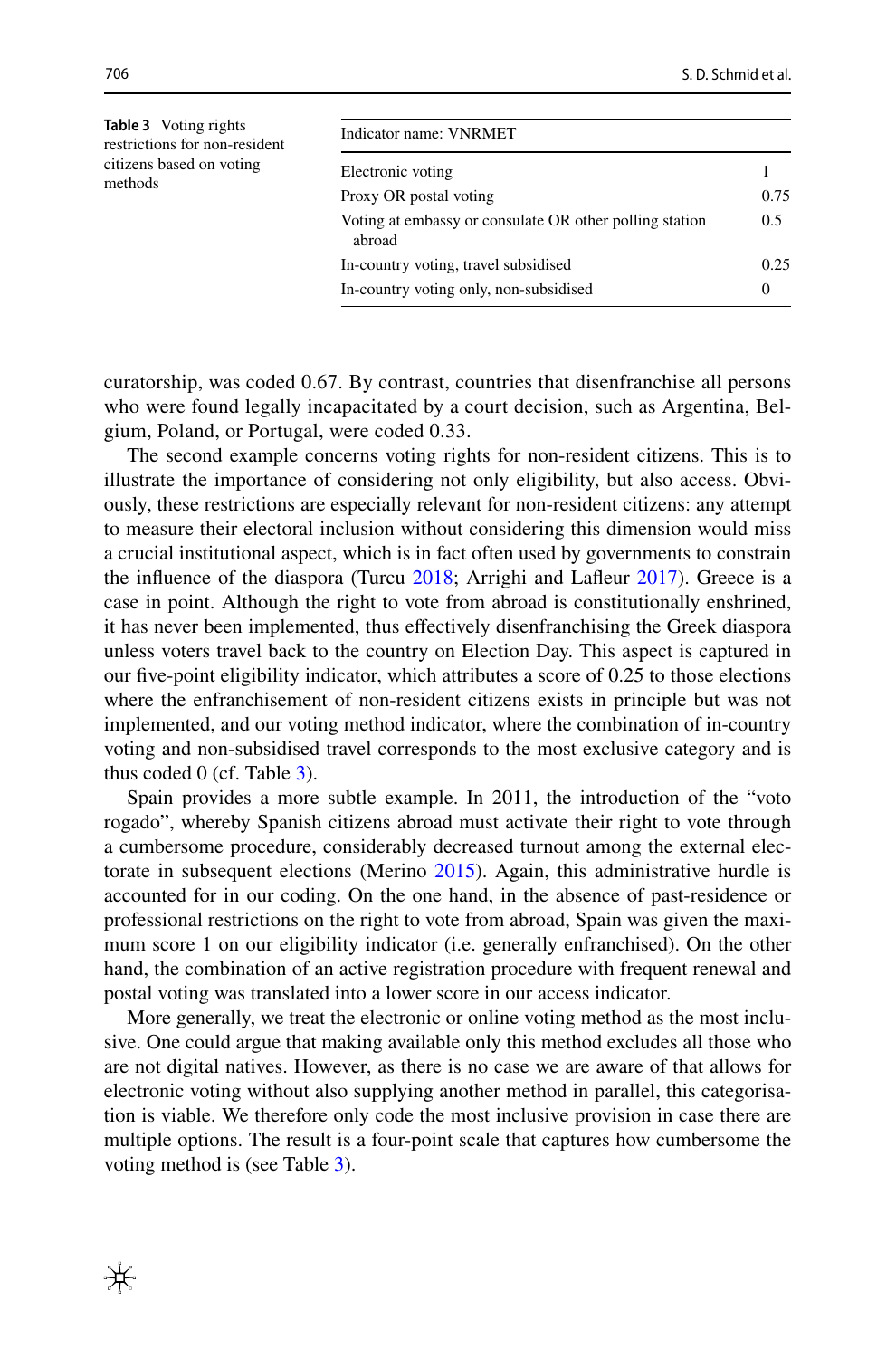The third example is that of voting rights for non-citizen residents. Here, we were confronted with the diferential treatment of various groups. The frst distinction is that of EU Second Country Nationals (SCN) and Third Country Nationals (TCN) across EU member states. We developed separate indicators to measure their inclusion. The indicator for TCN also serves as a general indicator for non-citizen residents. Thus, when comparing EU states with non-EU states, users can choose to either use only the TCN indicators or the aggregated indicator that takes into account that all EU states must grant voting rights to EU citizens in local legislative elections.

Our strategy for dealing with potential complexities is simple. We use the average score in case of multiple codes. For instance, in Nordic countries, Nordic non-EU citizens (from Iceland and Norway) have a lower residence requirement for local voting rights than other TCN. The score for residence-based eligibility restrictions for TCNs is thus the average of the score for Nordic TCN and all other TCN. We can also accommodate more complex cases such as local legislative elections in Portugal, where Brazilians, Cape-Verdean, and citizens of countries with reciprocity agreements have diferent residence conditions. This highlights the fexibility and fne-grained nature of ELECLAW.

## **Aggregation**

Our aggregation strategy is diferentiated, according to specifc aims and contexts. First, we do not combine diferent groups of potential voters and/or candidates into an aggregate score; these groups are kept *disaggregated*. Second, we leave diferent levels of elections *unaggregated*, but argue that they *can be aggregated* depending on the research question. Finally, we *do aggregate* the indicators into composite scores for single elections as well as for levels of election.

We keep diferent categories of voters and candidates *disaggregated* because they concern distinct empirical dimensions that can no longer be recognised as such if they are buried under the gravel of an aggregate measure. For instance, if we want to compare countries regarding the expansion of the *demos* beyond the resident citizenry, aggregating the score for non-citizen voters and the score for non-resident citizens can obscure relevant diferences. Take the cases of Ireland and Mexico. Ireland has a high level of inclusion of non-citizen residents of all nationalities in local elections (score 0.92) but enfranchises only some specific categories of nonresident citizens—i.e. diplomatic personnel and their spouses—in national elections (score 0.15). Mexico, by contrast, does not enfranchise any non-citizen residents on the local level (score 0), while having a high level of inclusion of non-resident citizens on the national level (score 0.93). The resulting problem is obvious: a simple average would make us think that both countries are moderately inclusive (0.535 for Ireland vs. 0.465 for Mexico). To be sure, it would not be wrong to state that, overall, Ireland is more inclusive than Mexico. But since we do not know who exactly is included to what degree, such a statement is potentially misleading. Indeed, the example shows that aggregating across groups of voters makes us miss a crucial *qualitative* diference: Ireland has a post-national *demos*—where residence is both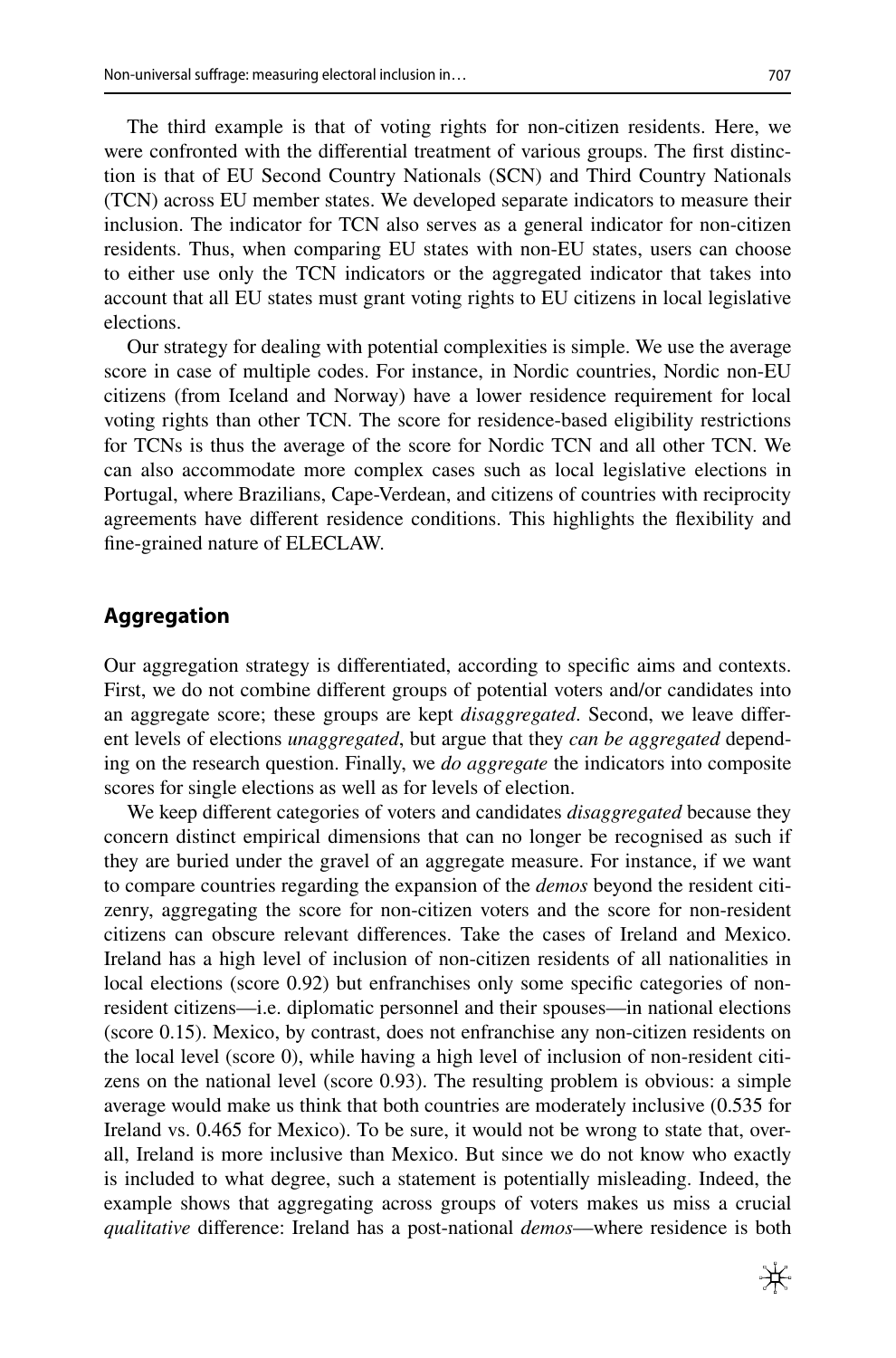a necessary and sufficient condition for voting, at least on the local level—whereas Mexico has a de-territorialised one—granting the right to vote to all persons holding Mexican citizenship, but only such persons. Therefore, although users can decide freely how to use ELECLAW data, we think various categories of voters or candidates should be kept *disaggregated*.

Diferent levels of elections as well as voting and candidacy rights also form empirically distinct dimensions, variation on which would be obscured if they were fused together in a single measure. Therefore, we *do not aggregate* these dimensions. However, in contrast to the confation of groups of voters, *they can be aggregated* if researchers are interested in composite country and/or group-level scores of electoral inclusiveness. However, since collapsing multiple dimensions into one leads to a loss of information, we caution users of ELECLAW to consider very carefully what aggregation and weighting scheme to apply.

For single elections, we *do aggregate* eligibility and access scores. At frst glance, the choice of an aggregation procedure seems straightforward. We could just attach a higher weight to eligibility than to access—since eligibility is arguably more important than access—and then calculate a weighted arithmetic mean, but it is not that simple. Averaging implies that high access scores could compensate low eligibility scores and this is logically inconsistent. More *accessible* ballots do not amount to *more* ballots; the number of eligible voters is not increased by making voting less difficult. This number can only be increased by increasing eligibility itself or it can be reduced by introducing further eligibility restrictions alongside access restrictions.

Consider the example of non-citizen sufrage in national legislative elections in Portugal, where Brazilians are enfranchised and registered automatically after 3 years of residence. The 0.33 score for enfranchising one nationality can be modifed by a deduction for the residence requirement (score of 0.75 on the residence indicator; transformed into a 0.05 deduction), but it is left untouched by the registration, which is automatic (score of 1 on the registration indicator; transformed into a 0 deduction). This yields a composite score of 0.28 for Portugal. By contrast, any averaging strategy using the original scores would lead to a score higher than 0.33, which would suggest a higher level of eligibility than the one indicated by the underlying scale capturing basic eligibility in terms of nationality. Such a strategy might still lead to intuitive aggregate scores, but it would do so at the expense of rigorous "concept-measure consistency" (Goertz [2006](#page-17-25): Chapter 4).

We also *aggregate* single elections into levels of elections. However, we do not weigh specifc provisions by the relative signifcance of the type of election or the relative power of diferent legislative chambers. We acknowledge that context sensitivity and cross-national equivalence are important goals for valid concept formation and measurement. However, by isolating them from their broader political context we can avoid confating our measures with variables that could be either a cause or consequence of the indicators. This is the reason why we always apply the arithmetic mean with equal weights to yield the aggregate score when we encounter signifcant contextual variations, such as the relative power of legislatures in diferent political systems or the frequency of actual referenda.

₩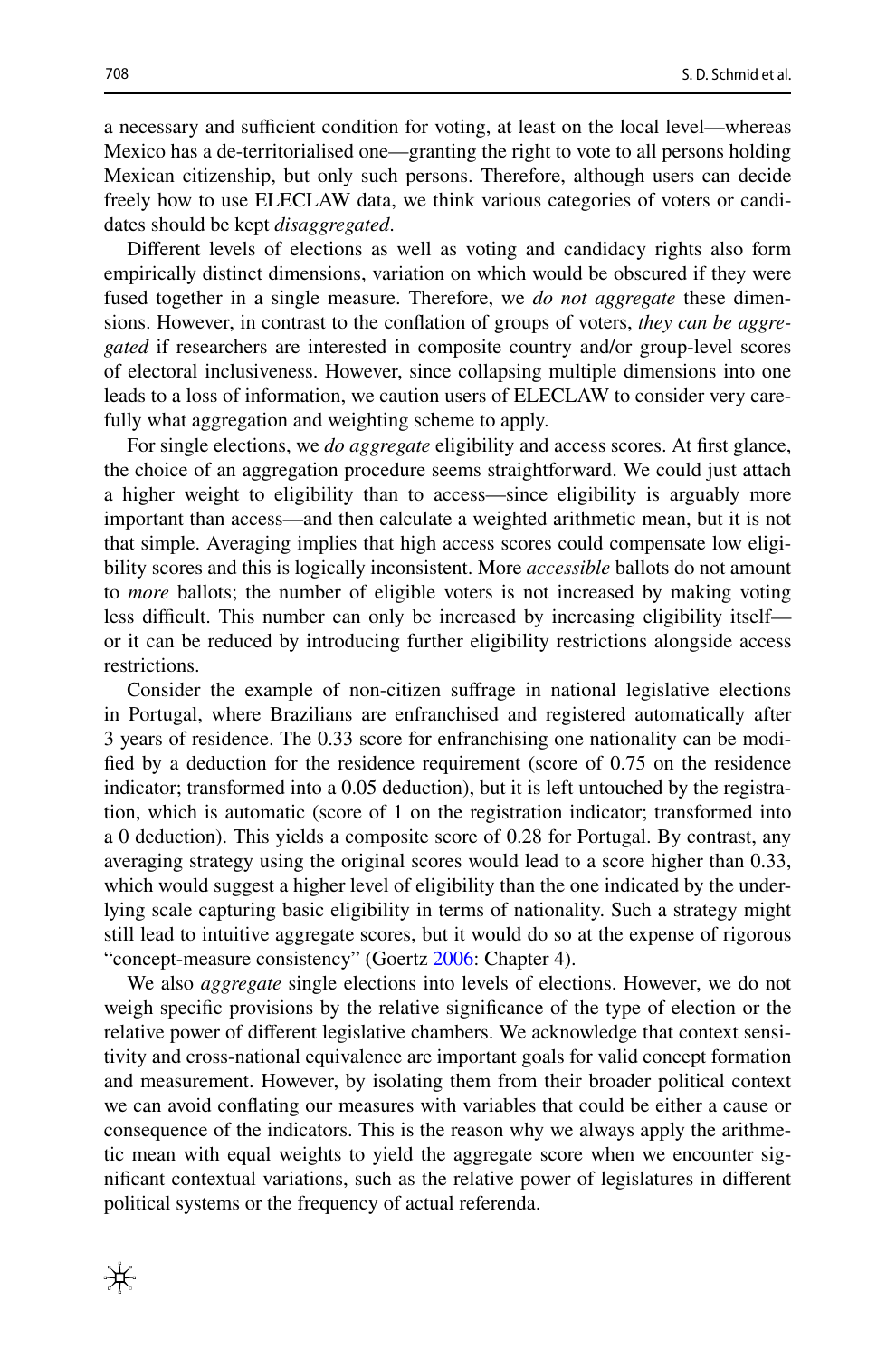As an alternative to aggregating election types and levels into a single countrywide score, ELECLAW also allows for shifting the unit of analysis to the elections themselves. The levels and types of election can then be used as independent variables forming parts of explanations for the degree of electoral inclusiveness in these elections (Arrighi and Bauböck [2017\)](#page-16-0). For instance, the level of election is arguably important to explain the degree of non-citizen enfranchisement: local elections are far more inclusive than national ones (ibid.). Regarding non-resident voting rights, it could be hypothesised that not only the level of election but also the type of election is important. As we discuss in annex II, for example, the extraterritorial franchise in Latin America is mostly present in national executive elections, but much less frequent in parliamentary ones (see supplementary fle online). In a similar vein, the candidacy age of citizen residents is on average much higher for national elections than it is for local and regional ones; in Bulgaria, Lithuania, and Slovenia, candidates in national presidential elections must be at least 40 years of age, while 18-year-old candidates can run for local and regional executives. These examples point to the relevance of variations in the political systems in which these elections are held. Indeed, from that perspective we deal with a multilevel data structure—371 elections nested within ffty-one countries—which provides another analytical strategy to grapple with the scale sensitivity that is inherent to ELECLAW.

### **Conclusion**

Existing democracy indices mainly track the increasing electoral inclusiveness in processes of democratisation regarding basic criteria such as property- or genderbased restrictions and are often limited to the resident citizenry, as well as to national legislative elections. However, contemporary democratic polities continue to both expand and contract the franchise regarding various potential voters and candidates in multiple types of elections on multiple levels of government. ELECLAW provides a tool to compare the persisting voting rights and candidacy rights restrictions of resident citizens, non-resident citizens, and non-citizen residents for a total of 371 periodically held elections across ffty-one established democracies on three continents in 2015. In the future, we will update ELECLAW to account for the latest legislative changes in the countries already included in our sample, and we will expand our temporal and geographic coverage to earlier time periods and other regions. To this end, GLOBALCIT is open to collaboration with other research institutions.

ELECLAW can help to answer a variety of important questions across diferent literatures. First, relating to the literature on democracy measurement, ELECLAW can be analysed independently as a measure of electoral inclusiveness across established democracies, or be built into existing democracy measurement tools to better capture the fundamental dimension of inclusion. However, we would caution against confating various dimensions in highly aggregated measures. Second, one could also analyse to what extent the general level, quality, or type of democracy is associated with voting right extensions for various groups of voters. Third, relating to the literature on the engagement of diasporas, ELECLAW can help reorient the focus beyond the analysis of positive cases to examining the full range of variation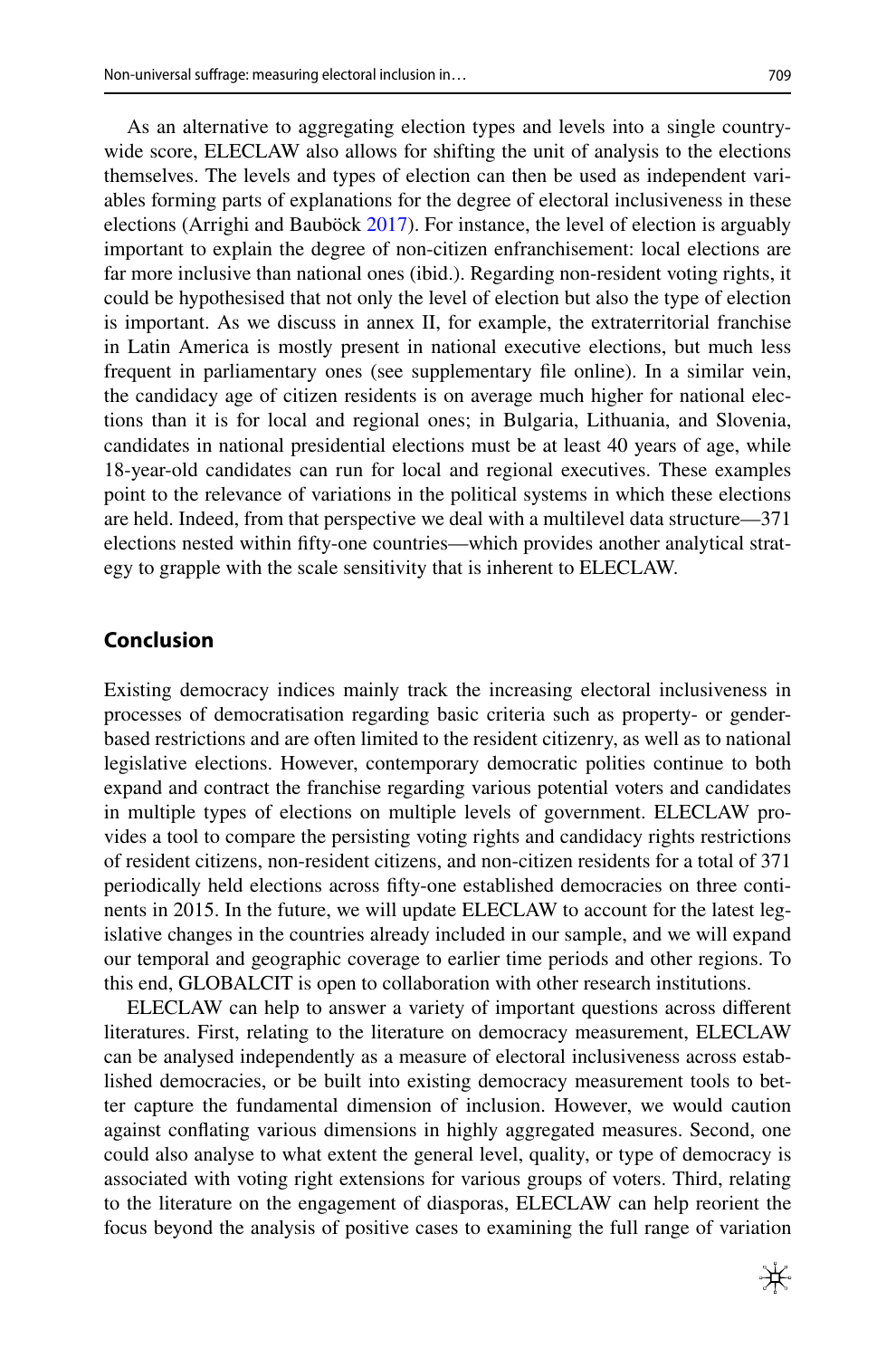of non-resident citizens' voting rights across diferent levels of government, and how they relate with state-led diaspora policies (Gamlen et al. [2017](#page-17-26)). Furthermore, relating to research on non-citizen electoral rights or immigrant rights more generally, ELECLAW ofers very fne-grained measures that leave the issue of aggregation across levels of election—which is especially thorny in the case of non-citizens—to the individual researcher rather than confating them in a way that is of debatable validity (see e.g. Earnest [2015\)](#page-17-1). Existing research shows the potential of this approach: Joachim Blatter and colleagues have crafted the *Immigrant Inclusion Index* (IMIX; Blatter et al. [2015b](#page-17-17), [2017](#page-17-18)), which factors in an adapted and aggregated version of ELECLAW to measure one of the components to assess the electoral inclusiveness regarding non-citizen residents. Comparing twenty EU member states, they point to a substantial yet highly diverse "democratic defcit" with respect to immigrant inclusion.

As ELECLAW does not examine how non-resident citizens and non-citizen residents fall into those categories in the frst place, another research avenue is to relate the inclusion of these groups to provisions for the acquisition and loss of citizenship. Indeed, ELECLAW can—and should—be combined with indicators for the acquisition and loss of citizenship such as CITLAW (Jefers et al. [2017;](#page-17-27) Vink and Bauböck [2013](#page-18-3)), which is another resource ofered by GLOBALCIT. These databases allow researchers to analyse and compare the inclusion into the *demos* as defned by two distinct but interactive pathways.

Last but not least, CANLAW provides a crucial resource to address the glaring lack of investigation into the variation of the inclusiveness of candidacy rights. The legal imbroglio in the aftermath of the referendum on independence in Catalonia on 1 October 2017 illustrates the importance of restrictions on the right to stand as candidate, such as those based on criminal ofence. In the regional elections of early 2018, elected pro-independence candidates from the incumbent coalition—chiefy the former President Carles Puigdemont—were prevented from taking office. This was done, according to the Spanish government's Deputy Prime Minister at the time, using "every tool made available by the laws and the constitution to make sure that a fugitive cannot be sworn in and become the head of the regional government".<sup>[12](#page-15-0)</sup> Recent events in Brazil also offer a telling example. The decision of the Electoral Court to reject the candidacy of former President Luis Ignacio Lula, currently serving a 12-year prison sentence for corruption, in the October 2018 Presidential elections, arguably had considerable implications on electoral outcomes.<sup>13</sup> In a different

<span id="page-15-0"></span><sup>&</sup>lt;sup>12</sup> Declaration by Soraya Saenz de Santamaria, deputy prime minister of the Spanish government, quoted in the article "Spanish government asks court to block Puigdemont's bid to lead Catalonia", Reuters, 28 January 2018.

<span id="page-15-1"></span><sup>&</sup>lt;sup>13</sup> These examples are illustrative of the importance and salience of formal electoral rules regulating the right to stand as candidate in contemporary democracies. To be sure, we do not claim that the decisions of the Spanish Constitutional Court, the Brazilian Electoral Commission, or the Australian High Court are either illegitimate or undemocratic. In fact, as we have tried to show, one of the core strengths of ELECLAW is that it is designed to minimise the need for normative judgement, by focusing on de jure regulations and measuring their relative inclusion towards a specifc category of persons, while leaving the question of whether they are more or less democratic to the appreciation of users.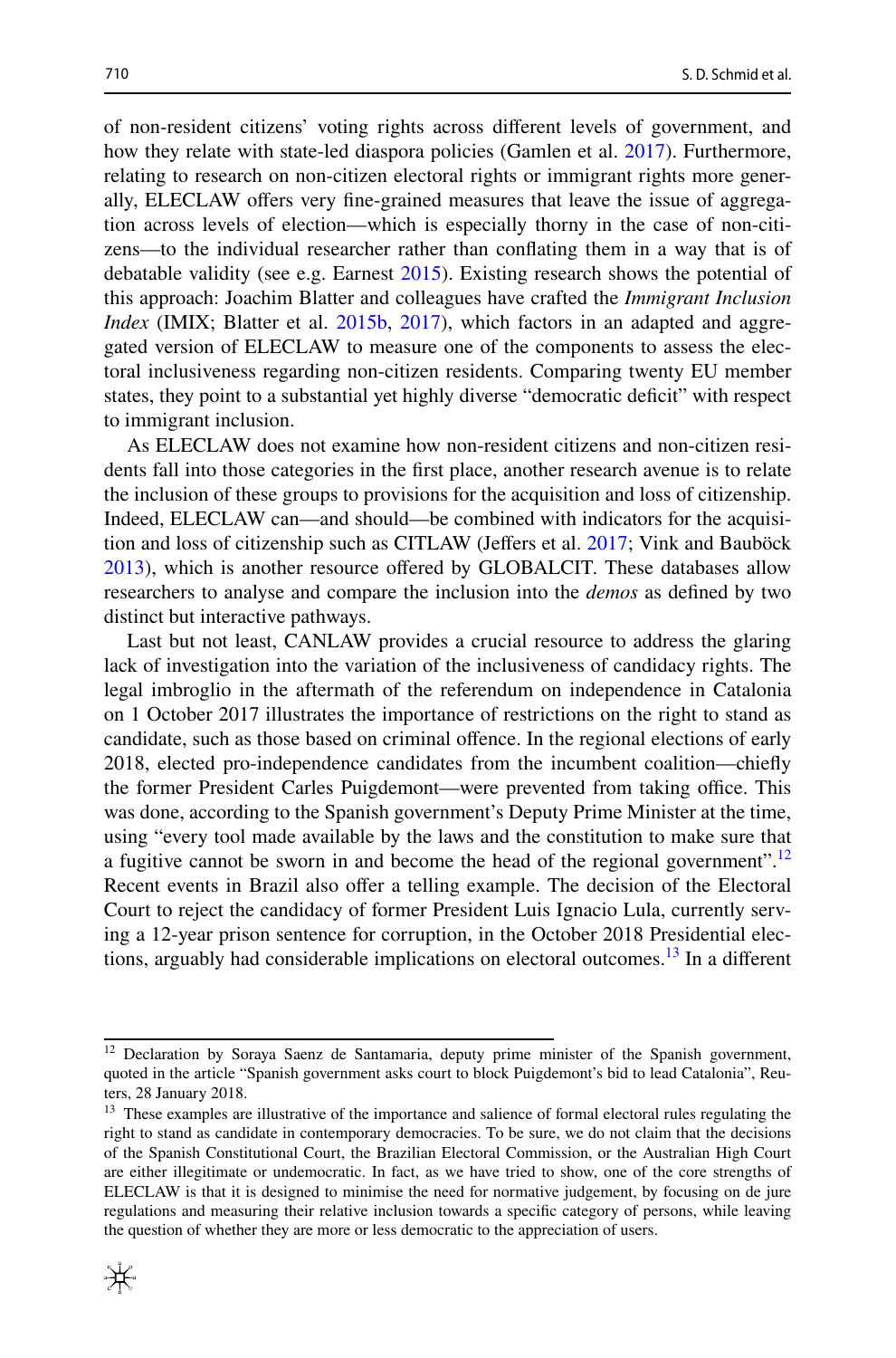yet no less contentious vein, the numerous resignations of Australian Members of Parliament due to their dual citizenship in May 2018 are a stark reminder of the fact that, just as voting rights, candidacy rights are non-universal and distributed unevenly across and within established democracies. We hope that ELECLAW can kick-start intensifed eforts to explore these contested frontiers of citizenship and democracy in the twenty-frst century.

**Acknowledgements** We are grateful to those who have helped develop and code the ELECLAW indicators and who have provided us with great support and incisive comments throughout the writing process. These include (in alphabetical order) Rainer Bauböck, Jelena Dzankic, Derek Hutcheson, Dejan Stjepanovic, and Maarten Vink. The ELECLAW indicators are the fruit of a large collaborative project which started in 2012. They have been developed by Jean-Thomas Arrighi, Rainer Bauböck, Samuel D. Schmid, and Lorenzo Piccoli in consultation with Maarten Vink and Derek Hutcheson and with the assistance of Dejan Stjepanovic and Jelena Dzankic. Fifty-one country experts were also involved in the data collection process and helped us navigate the subtleties of complexities of national electoral laws. We are immensely grateful to all of them for their help and support throughout the project.

**Funding** This research has been supported by the Global Governance Programme of the Robert Schuman Centre for Advanced Studies (European University Institute) and National Center of Competence in Research (NCCR) on the move funded by the Swiss National Science Foundation, and the European Research Council (ERC) under the European Union's Horizon 2020 research and innovation programme (Grant Agreement No. 716350).

**OpenAccess** This article is distributed under the terms of the Creative Commons Attribution 4.0 International License (<http://creativecommons.org/licenses/by/4.0/>), which permits unrestricted use, distribution, and reproduction in any medium, provided you give appropriate credit to the original author(s) and the source, provide a link to the Creative Commons license, and indicate if changes were made.

# **References**

- <span id="page-16-2"></span>Arrhenius, G. 2018. The Democratic Boundary Problem Reconsidered. *Ethics, Politics & Society* 1: 89–122.
- <span id="page-16-0"></span>Arrighi, J.T., and R. Bauböck. 2017. A Multilevel Puzzle: Migrants' Voting Rights in National and Local Elections. *European Journal of Political Research* 56(3): 619–639.
- <span id="page-16-6"></span>Arrighi, J.T., and D. Hutcheson. 2015. "Keeping Pandora's (Ballot) Box Half-Shut": A Comparative Inquiry Into the Institutional Limits of External Voting in EU Member States. *Democratization* 22(5): 884–905.
- <span id="page-16-8"></span>Arrighi, J.T., and J.M. Lafeur. 2017. Where and Why Can Expatriates Vote in Regional Elections? A Comparative Analysis of Regional Electoral Practices in Europe and North America. *Journal of Ethnic and Migration Studies*.<https://doi.org/10.1080/1369183X.2017.1409164>.
- <span id="page-16-3"></span>Bauböck, R. 2015. Morphing the Demos into the Right Shape. *Democratization* 22(5): 820–839.
- <span id="page-16-4"></span>Bauböck, R. 2017. *Democratic Inclusion. Rainer Bauböck in Dialogue*. Manchester: Manchester University Press.
- <span id="page-16-5"></span>Beckman, L. 2009. *The Frontiers of Democracy: The Right to Vote and its Limits*. Basingstoke: Palgrave Macmillan.
- <span id="page-16-7"></span>Beckman, L. 2014. The Accuracy of Electoral Regulations: The Case of the Right to Vote by People with Cognitive Impairments. *Social Policy and Society* 13(2): 221–233.
- <span id="page-16-1"></span>Blatter, J., A. Blättler, and S.D. Schmid. 2015a. *What Happened/s To Inclusion? A Plea and Three Proposals for Closing the Gap Between Democratic Theory and Empirical Measurement of Democracies*, IPSA Committee on Concepts and Methods Working Papers Series on Political Concepts, No. 64.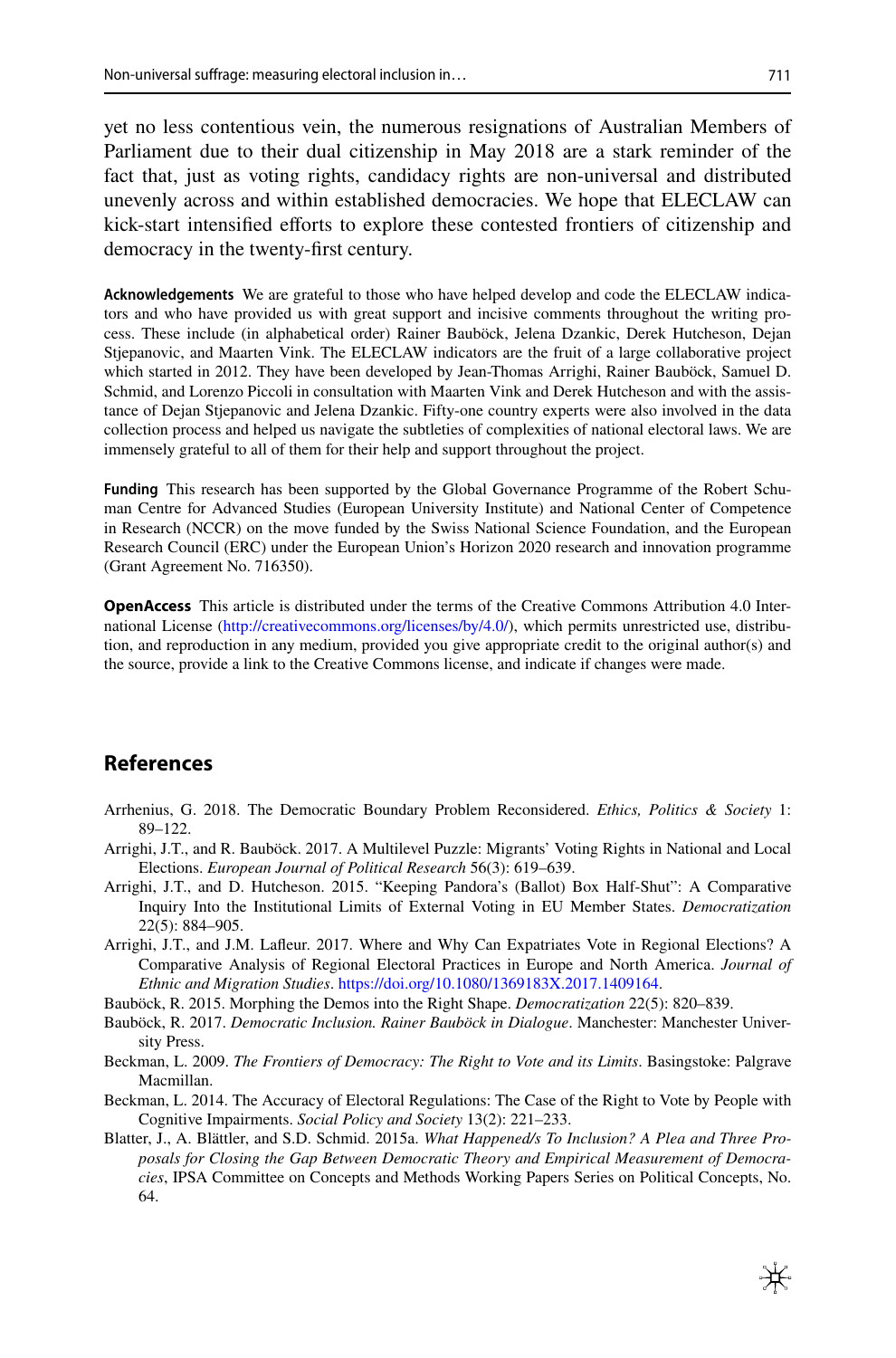- <span id="page-17-17"></span>Blatter, J., S.D. Schmid, and A. Blättler. 2015b. *The Immigrant Inclusion Index (IMIX). A Tool for Assessing the Electoral Inclusiveness of Democracies with Respect to Immigrants*, Working Paper Series Global Governance and Democracy, No. 8, 2nd edition. Department of Political Science, University of Lucerne.
- <span id="page-17-18"></span>Blatter, J., S.D. Schmid, and A.C. Blättler. 2017. Democratic Deficits in Europe: The Overlooked Exclusiveness of Nation-States and the Positive Role of the European Union. *Journal of Common Market Studies* 55(3): 449–467.
- <span id="page-17-12"></span>Bühlmann, M., W. Merkel, L. Müller, and B. Wessels. 2012. The Democracy Barometer. *European Political Science* 11(4): 519–536.
- <span id="page-17-21"></span>Collyer, M. 2014. Inside Out? Directly Elected 'Special Representation' of Emigrants in National Legislatures and the Role of Popular Sovereignty. *Political Geography* 41: 64–73.
- <span id="page-17-15"></span>Coppedge, M., J. Gerring, C.H. Knutsen, S.I. Lindberg, S.E. Skaaning, J. Teorell, J. Krusell, K.L. Marquardt, D. Pemstein, J. Pernes, N. Stepanova, E. Tzelgov, Y.T. Wang, J. Medzihorsky, and S. Wilson. 2018. *V-Dem Codebook v8, Varieties of Democracy (V-Dem) Project*.
- <span id="page-17-11"></span>Coppedge, D., A. Alvarez, and C. Maldonado. 2008. Two Persistent Dimensions of Democracy: Contestation and Inclusiveness. *The Journal of Politics* 70(3): 632–647.
- <span id="page-17-14"></span>Coppedge, M., J. Gerring, D. Altman, M. Bernhard, S. Fish, S. Fish, A. Hicken, M. Kroening, S. Lindberg, K. McMann, P. Paxton, H. Semetko, S. Skaaning, J. Staton, and J. Torell. 2011. Conceptualizing and Measuring Democracy: A New Approach. *Perspectives on Politics* 9(2): 247–267.
- <span id="page-17-10"></span>Dahl, R.A. 1971. *Polyarchy: Participation and Opposition*. New Haven: Yale University Press.
- <span id="page-17-6"></span>Dahl, R.A. 1989. *Democracy and Its Critics*. Yale: Yale University Press.
- <span id="page-17-22"></span>Dumbrava, C. 2014. *Nationality, Citizenship and Ethno-Cultural Belonging*. Basingstoke: Palgrave Macmillan.
- <span id="page-17-1"></span>Earnest, D.C. 2015. The Enfranchisement of Resident Aliens. *Democratization* 22(5): 861–883.
- <span id="page-17-19"></span>Easton, D. 1965. *A Systems Analysis of Political Life*. Chicago: University of Chicago Press.
- <span id="page-17-26"></span>Gamlen, A., M.E. Cummings, and P.M. Vaaler. 2017. Explaining the Rise of Diaspora Institutions. *Journal of Ethnic and Migration Studies*. [https://doi.org/10.1080/1369183X.2017.1409163.](https://doi.org/10.1080/1369183X.2017.1409163)
- <span id="page-17-3"></span>GLOBALCIT. 2019. *ELECLAW Indicators. Version 5.1*. San Domenico di Fiesole: European University Institute.
- <span id="page-17-25"></span>Goertz, G. 2006. *Social Science Concepts: A User's Guide*. Princeton: Princeton University Press.
- <span id="page-17-8"></span>Goodin, R.G. 2007. Enfranchising All Afected Interests, and Its Alternatives. *Philosophy & Public Afairs* 35(1): 40–68.
- <span id="page-17-20"></span>Helbling, M., L. Bjerre, F. Römer, and M. Zobel. 2017. Measuring Immigration Policies: The IMPIC Database. *European Political Science* 16(1): 79–98.
- <span id="page-17-27"></span>Jefers, K., I. Honohan, and R. Bauböck 2017. How to Measure the Purposes of Citizenship Laws: Explanatory Report for the CITLAW Indicators. Version 3.0. San Domenico di Fiesole: GLOBALCIT.
- <span id="page-17-9"></span>López-Guerra, C. 2014. *Democracy and Disenfranchisement: The Morality of Electoral Exclusions*. Oxford: Oxford University Press.
- <span id="page-17-24"></span>Merino, J.A. 2015. La reforma del artículo 75 de la LOREG como mecanismo de abstención inducida. *Revista Jurídica* 32(2015): 51–73.
- <span id="page-17-13"></span>Merkel, W., D. Bochsler, K. Bousbah, M. Bühlmann, H. Giebler, M. Hänni, L. Heyne, L. Müller, S. Ruth, and B. Wessels. 2016. *Democracy Barometer. Codebook. Version 5*. Aarau: Zentrum für Demokratie.
- <span id="page-17-4"></span>Munck, G.L., and J. Verkuilen. 2002. Conceptualizing and Measuring Democracy. *Comparative Political Studies* 35(1): 5–34.
- <span id="page-17-16"></span>Paxton, P., K.A. Bollen, D.M. Lee, and H. Kim. 2003. A Half-Century of Sufrage: New Data and a Comparative Analysis. *Studies in Comparative International Development* 38(1): 93–122.
- <span id="page-17-2"></span>Pedroza, L. 2015. The Democratic Potential of Enfranchising Resident Migrants. *International Migration* 53(3): 22–35.
- <span id="page-17-7"></span>Piccoli, L., S.D. Schmid, J.T. Arrighi, R. Bauböck, and J. Dzankic. 2017. *Explanatory Note: Conditions for Electoral Rights 2017*. San Domenico di Fiesole: GLOBALCIT.
- <span id="page-17-23"></span>Raad, R., J. Karlawish, and P.S. Appelbaum. 2009. The Capacity to Vote of Persons with Serious Mental Illness. *Psychiatric Services* 60(5): 624–628.
- <span id="page-17-0"></span>Rokkan, S. 1999. *State Formation, Nation-Building, and Mass Politics in Europe*. Oxford: Oxford University Press.
- <span id="page-17-5"></span>Schmid, S.D., J.T. Arrighi, and R. Bauböck. 2019. *ELECLAW Indicators. Measuring Voting and Candidacy Rights of Resident Citizens, Non-Resident Citizens and Non-Citizen Residents*. San Domenico di Fiesole: GLOBALCIT.